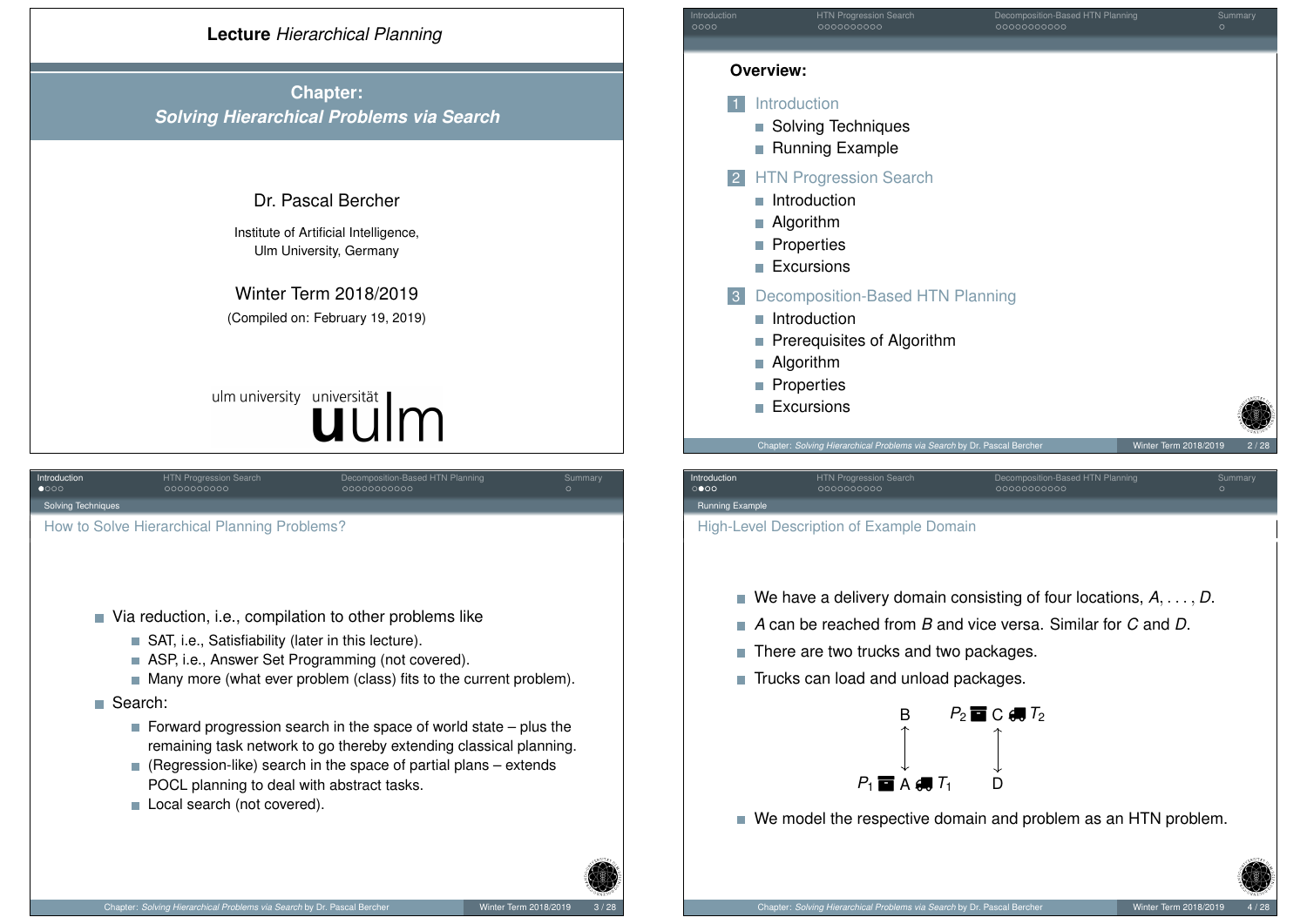

#### <span id="page-1-0"></span>[Introd](#page-0-0)uction

HTN progression search behaves similar to classical planning, but performs both search in the space of states *and* in the space of *task networks*:

- We maintain a *current state*, starting with the initial state.
- In addition, maintain a *current task network*, starting with the initial one.
- To perform progression, we identify the set of tasks without predecessors. Only those can get applied:
	- A primitive task gets applied to the current state as usual.
	- A compound task gets "applied" by decomposing it.
- When are we done? What are the termination criteria?
	- $\rightarrow$  The current task network is empty!
- Thus, progression HTN planning produces totally ordered solutions! Reminder: Technically they are not even solutions. Why?
	- $\rightarrow$  In the general case, these totally ordered action sequences can not be obtained via decomposition. They are *witnesses* of solutions, though.
- Note: The standard progression algorithm, SHOP2, relies on *preconditions of methods*. (We only discuss this briefly here.)

Introduction HTN Progression Search Decomposition-Based HTN Planning Summary Running Example

Formal Action Model

$$
at(v, h1)
$$
  
\n
$$
road(h, h2)
$$
  
\n
$$
and(h, h2)
$$
  
\n
$$
at(v, h1)
$$
  
\n
$$
at(v, h)\n
$$
at(p, h)
$$
  
\n
$$
int(c, h, p)\n
$$
at(p, h)\n
$$
at(v, h)\n
$$
at(p, h)\n
$$
at(v, h)\n
$$
at(p, h)\n
$$
at(v, h)\n
$$
at(p, h)\n
$$
at(p, h)\n
$$
at(p, h)\n
$$
at(p, h)\n
$$
at(p, h)\n
$$
at(p, h)\n
$$
at(p, h)\n
$$
at(p, h)\n
$$
at(p, h)\n
$$
at(p, h)\n
$$
at(p, h)\n
$$
at(p, h)\n
$$
at(p, h)\n
$$
at(p, h)\n
$$
at(p, h)\n
$$
at(p, h)\n
$$
at(p, h)\n
$$
at(p, h)\n
$$
at(p, h)\n
$$
at(p, h)\n
$$
at(p, h)\n
$$
at(p, h)\n
$$
at(p, h)\n
$$
at(p, h)\n
$$
at(p, h)\n
$$
at(p, h)\n
$$
at(p, h)\n
$$
at(p, h)\n
$$
at(p, h)\n
$$
at(p, h)\n
$$
at(p, h)\n
$$
at(p, h)\n
$$
at(p, h)\n
$$
at(p, h)\n
$$
at(p, h)\n
$$
at(p, h)\n
$$
at(p, h)\n
$$
at(p, h)\n
$$
at(p, h)<
$$
$$
$$
$$
$$
$$
$$
$$
$$
$$
$$
$$
$$
$$
$$
$$
$$
$$
$$
$$
$$
$$
$$
$$
$$
$$
$$
$$
$$
$$
$$
$$
$$
$$
$$
$$
$$
$$
$$
$$
$$
$$
$$
$$
$$
$$
$$

Assume the following sorts/types:  $v -$  *vehicle*,  $l$ ,  $l_1$ ,  $l_2 -$  *location*, and *p* – *package*. Further assume that constants of the respective sorts/types are provided.

#### Chapter: *Solving Hierarchical Problems via Search* by Dr. Pascal Bercher Winter Winter Term 2018/2019

ntroduction **HTN Progression Search Decomposition-Based HTN Plann**<br>1990 - Decomposition-Based HTN Planning Summary Summary Summary Summary Summary

## Algorith

## HTN Progression, Pseudo Code

#### **Algorithm:** HTN Progression Search

**Input:** An HTN problem  $\mathcal{P} = (\mathcal{V}, P, \delta, C, M, s_l, tn_l)$ **Output:** A solution  $\overline{a}$  or *fail* if none exists

- **1** *fringe*  $\leftarrow \{(s_l, tn_l, \varepsilon)\}$
- *x* While *fringe*  $\neq$   $\emptyset$  do
- $n = (s, tn, \overline{a}) \leftarrow nodeSelectAndRemove(fringe)$
- **<sup>4</sup> if** *tn is empty* **then**
- **<sup>5</sup> return** ¯*a*
- **<sup>6</sup> else**
- **<sup>7</sup>** *U* ← *detectUnconstrainedSteps*(*tn*)
- **<sup>8</sup> for** *t* ∈ *U* **do**
- **<sup>9</sup> if** *isPrimitive*(*t*) *and pre*(*t*) ⊆ *s* **then**
- **10**  $\vert$   $\vert$   $\vert$   $\vert$  *fringe* ← *fringe* ∪ {*n*.*apply*(*t*)}
- **<sup>11</sup> else if** *isCompound*(*t*) **then**
- **12**  $\vert$   $\vert$   $\vert$   $\vert$  *fringe* ← *fringe* ∪ {*n*.*decompose*(*t*, *m*)  $\vert$  $m \in M$  with  $m = (\alpha(t), t n_m)$ 
	-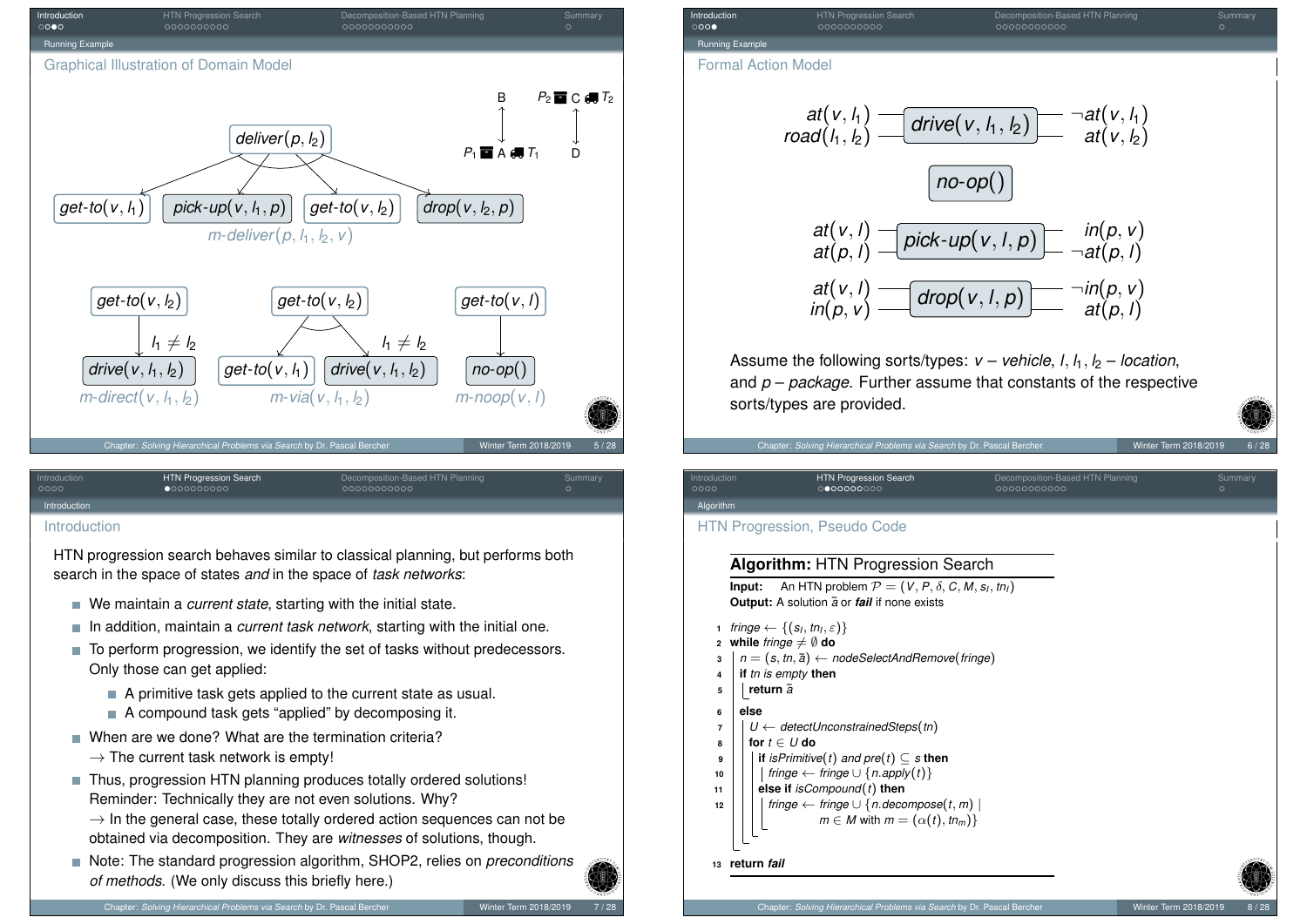<span id="page-2-0"></span>



# Algorithm HTN Progression, Example  $\boxed{$ *deliver* $(P_1, B)$  $g$ et-*to*(*T*<sub>2</sub>, *C*)  $\mapsto$   $\mapsto$   $\mid$  pick-up(*T*<sub>2</sub>, *C*, *P*<sub>2</sub>)  $\mid \mapsto$   $\mid$  get-to(*T*<sub>2</sub>, *D*)  $\mid \mapsto$   $\mid$  drop(*T*<sub>2</sub>, *D*, *P*<sub>2</sub>)  $\pi = ()$

 $P_1 \blacksquare$  A  $\blacksquare$  $T_1$  D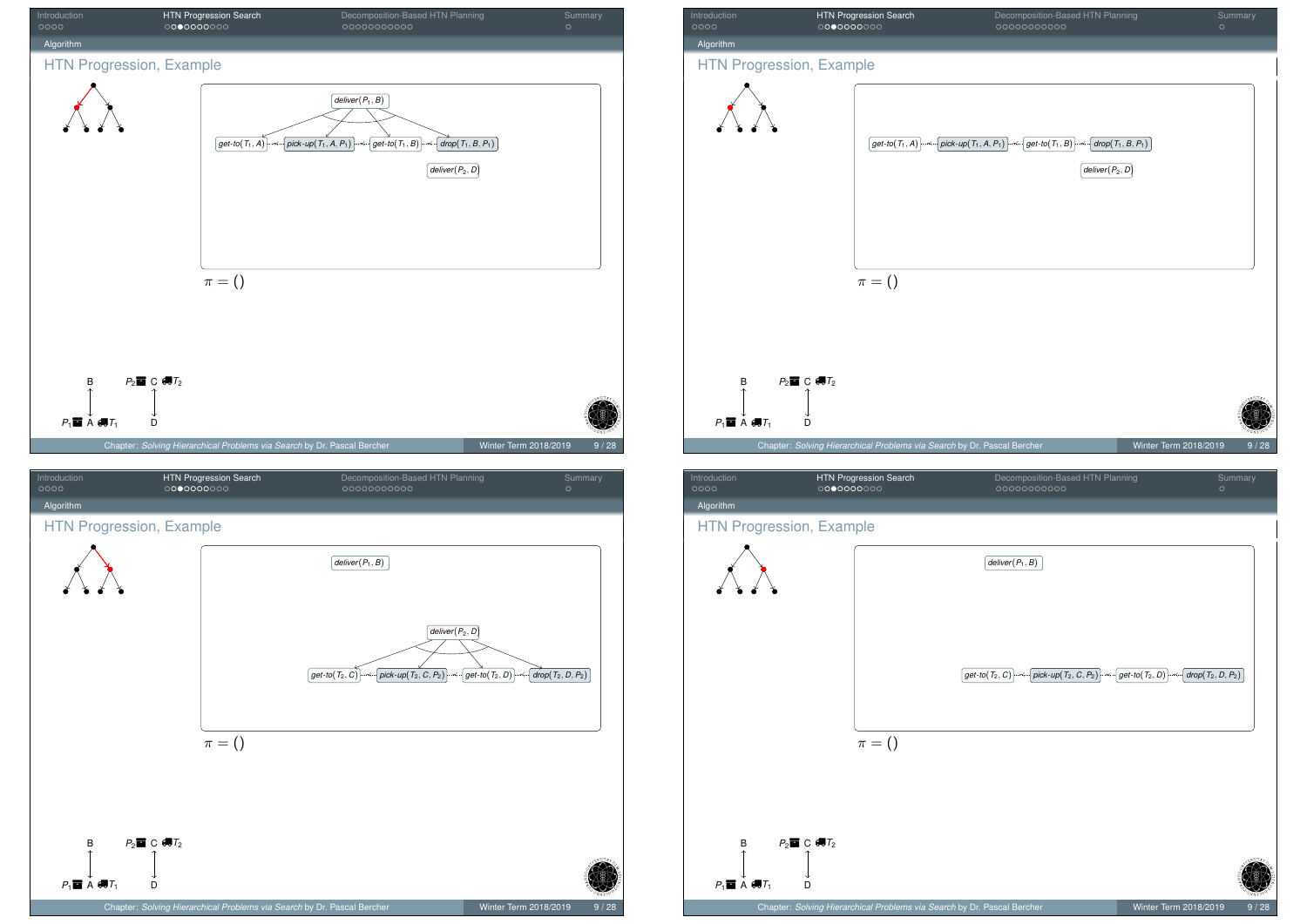



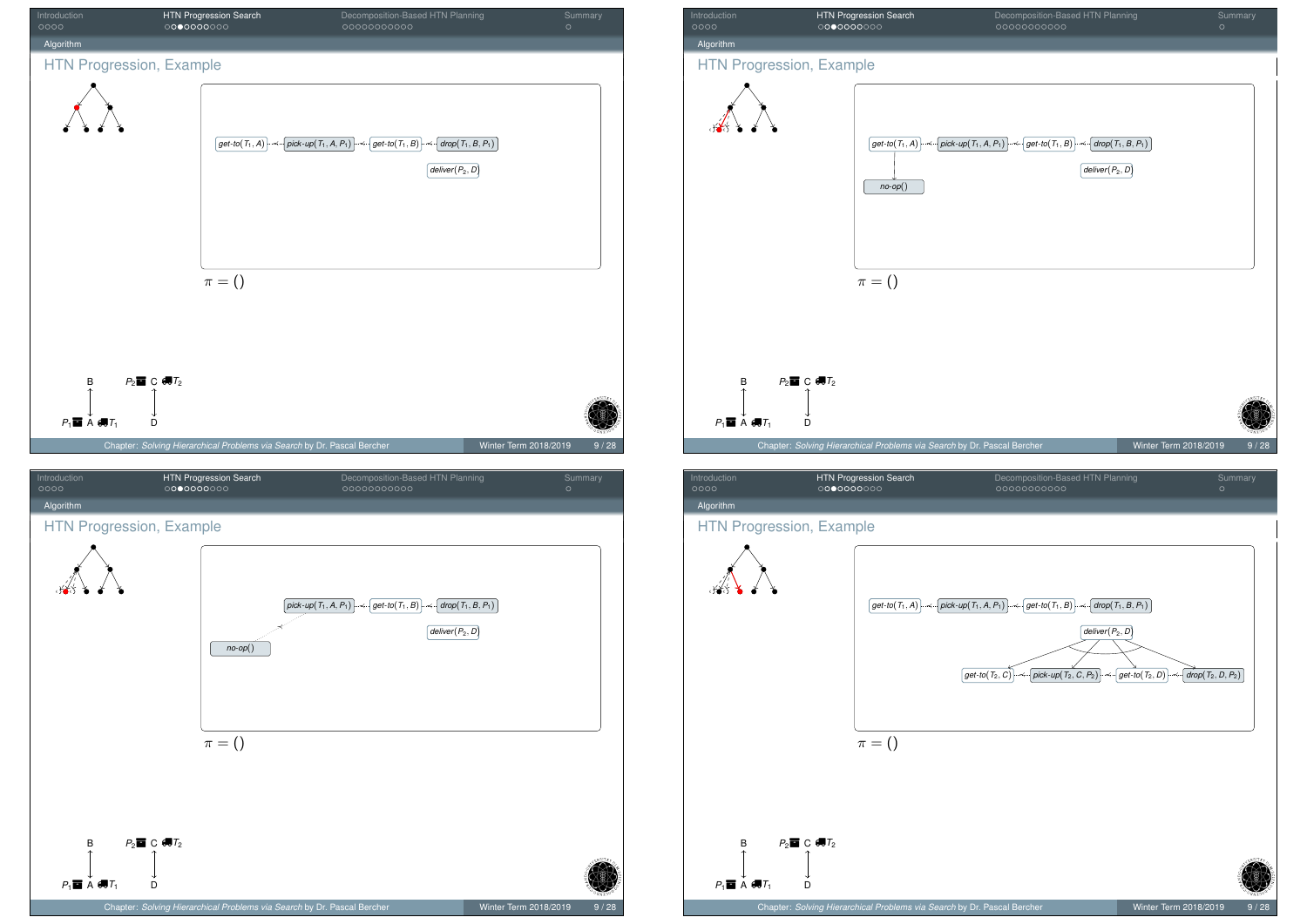





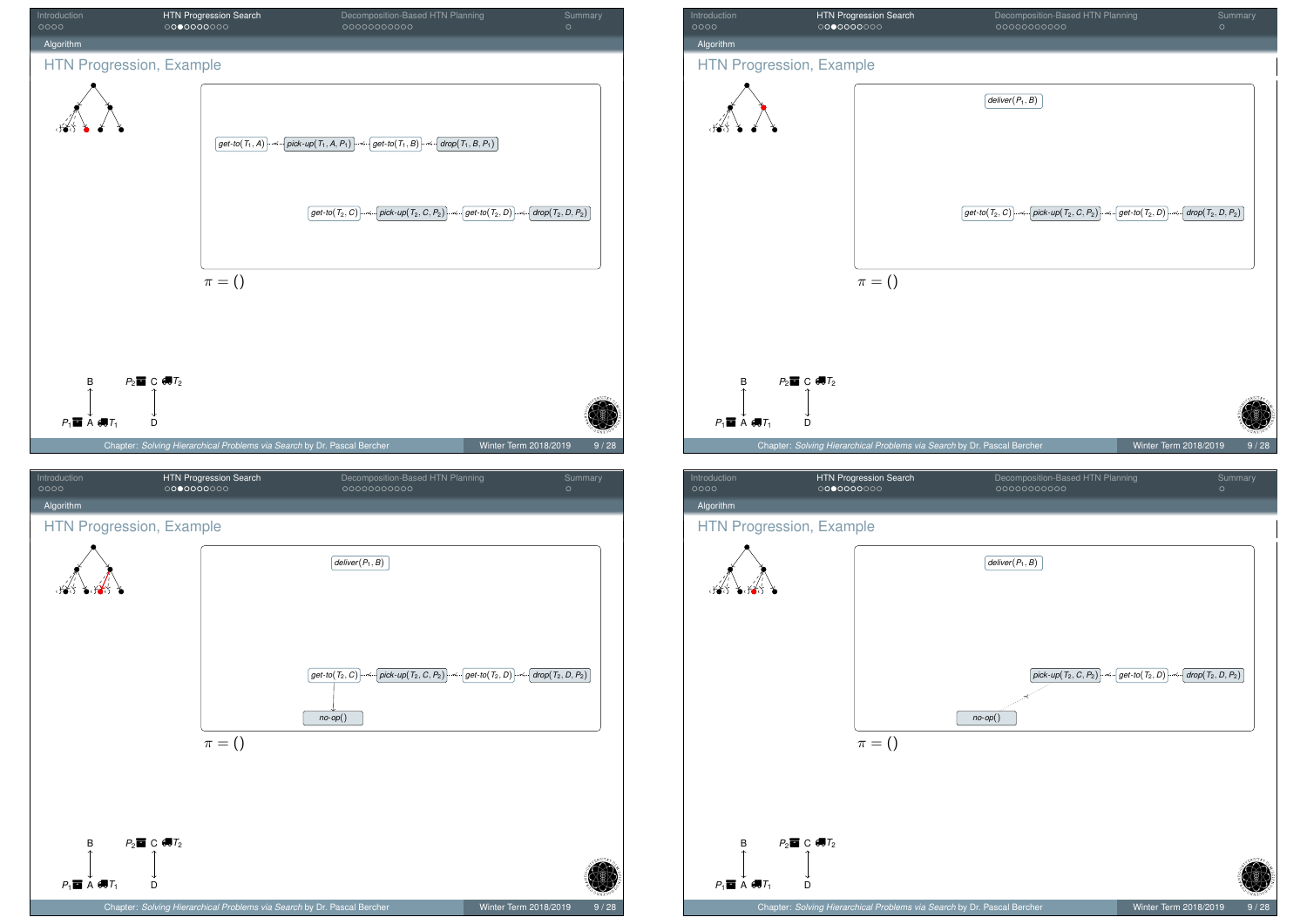

# Introduction HTN Progression Search Decomposition-Based HTN Planning Summary Algorithm HTN Progression, Example  $get$ *-to*(*T*<sub>1</sub>, *A*)  $\mapsto$   $\uparrow$   $\uparrow$   $\uparrow$   $\uparrow$   $\uparrow$   $\uparrow$   $\uparrow$   $\uparrow$   $\uparrow$   $\uparrow$   $\uparrow$   $\uparrow$   $\uparrow$   $\uparrow$   $\uparrow$   $\uparrow$   $\uparrow$   $\uparrow$   $\uparrow$   $\uparrow$   $\uparrow$   $\uparrow$   $\uparrow$   $\uparrow$   $\uparrow$   $\uparrow$   $\uparrow$   $\uparrow$   $\uparrow$   $\uparrow$   $\uparrow$   $\uparrow$  *get-to*(*T*<sub>2</sub>, *C*) *| →*  $\rightarrow$  *pick-up*(*T*<sub>2</sub>, *C*, *P*<sub>2</sub>) *| → det-to*(*T*<sub>2</sub>, *D*) *| → drop*(*T*<sub>2</sub>, *D*, *P*<sub>2</sub>)  $\pi = ()$ B *P*<sub>2</sub>**ld** C ∉7<sub>2</sub>  $P_1 \blacksquare$  A  $\blacksquare$  $T_1$  D Chapter: *Solving Hierarchical Problems via Search* by Dr. Pascal Bercher Winter Term 2018/2019 9/28 Introduction HTN Progression Search Decomposition-Based HTN Planning Summary Algorithm HTN Progression, Example بمختبر . . . . . . . . .  $g$ et-to $(T_1, A)$   $\mapsto$   $\uparrow$   $p$ ick-up $(T_1, A, P_1)$   $\mapsto$   $\uparrow$   $g$ et-to $(T_1, B)$   $\mapsto$   $\uparrow$   $d$ rop $(T_1, B, P_1)$

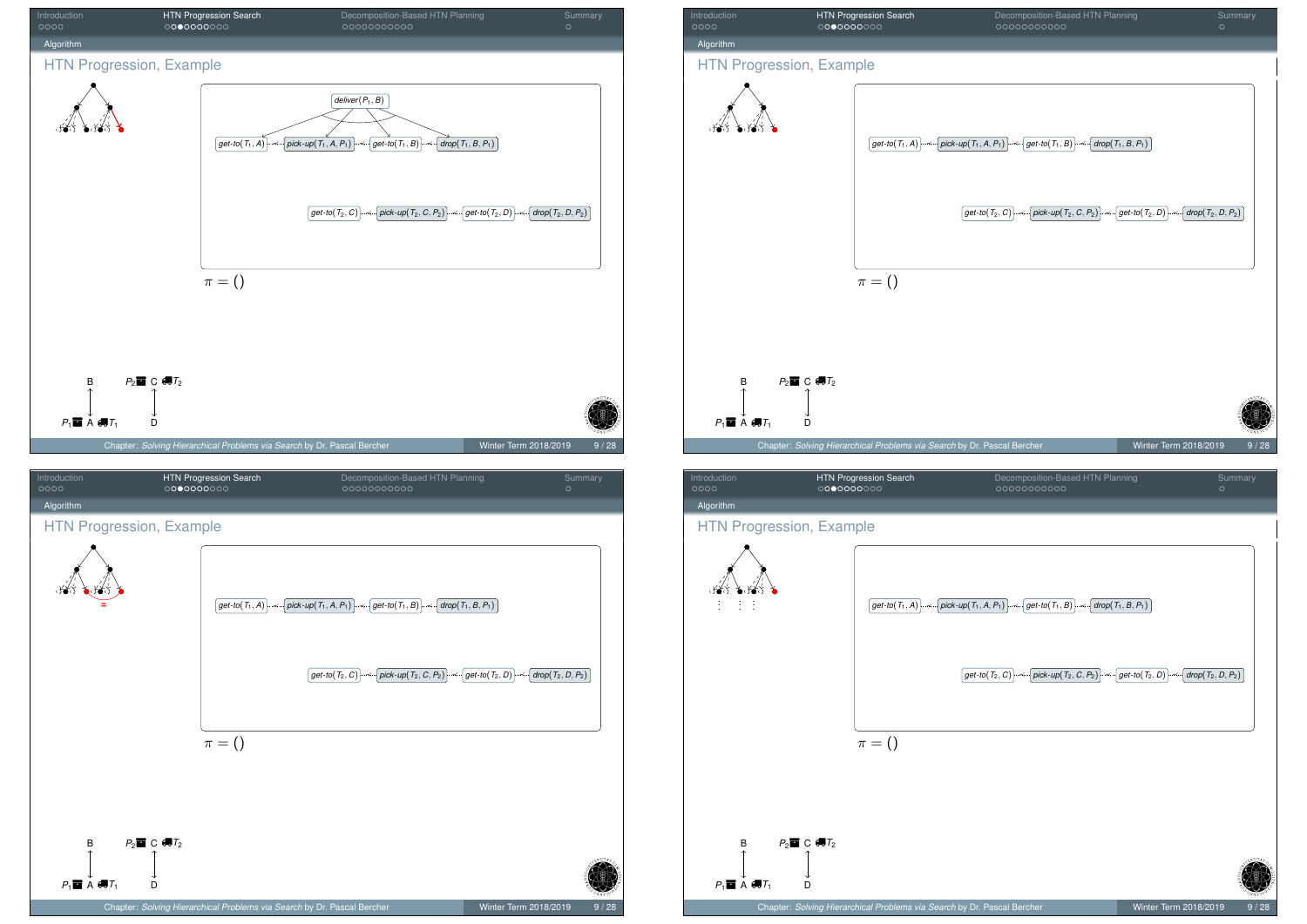

## Introduction HTN Progression Search Decomposition-Based HTN Planning Summary Algorithm HTN Progression, Example



| Introduction | <b>HTN Progression Search</b> | Decomposition-Based HTN Planning | Summary |
|--------------|-------------------------------|----------------------------------|---------|
| 0000         | 0000000000                    | 00000000000                      |         |
| Algorithm    |                               |                                  |         |

#### HTN Progression, Example

 $P_1 \blacksquare$  A  $\blacksquare$  $T_1$  D

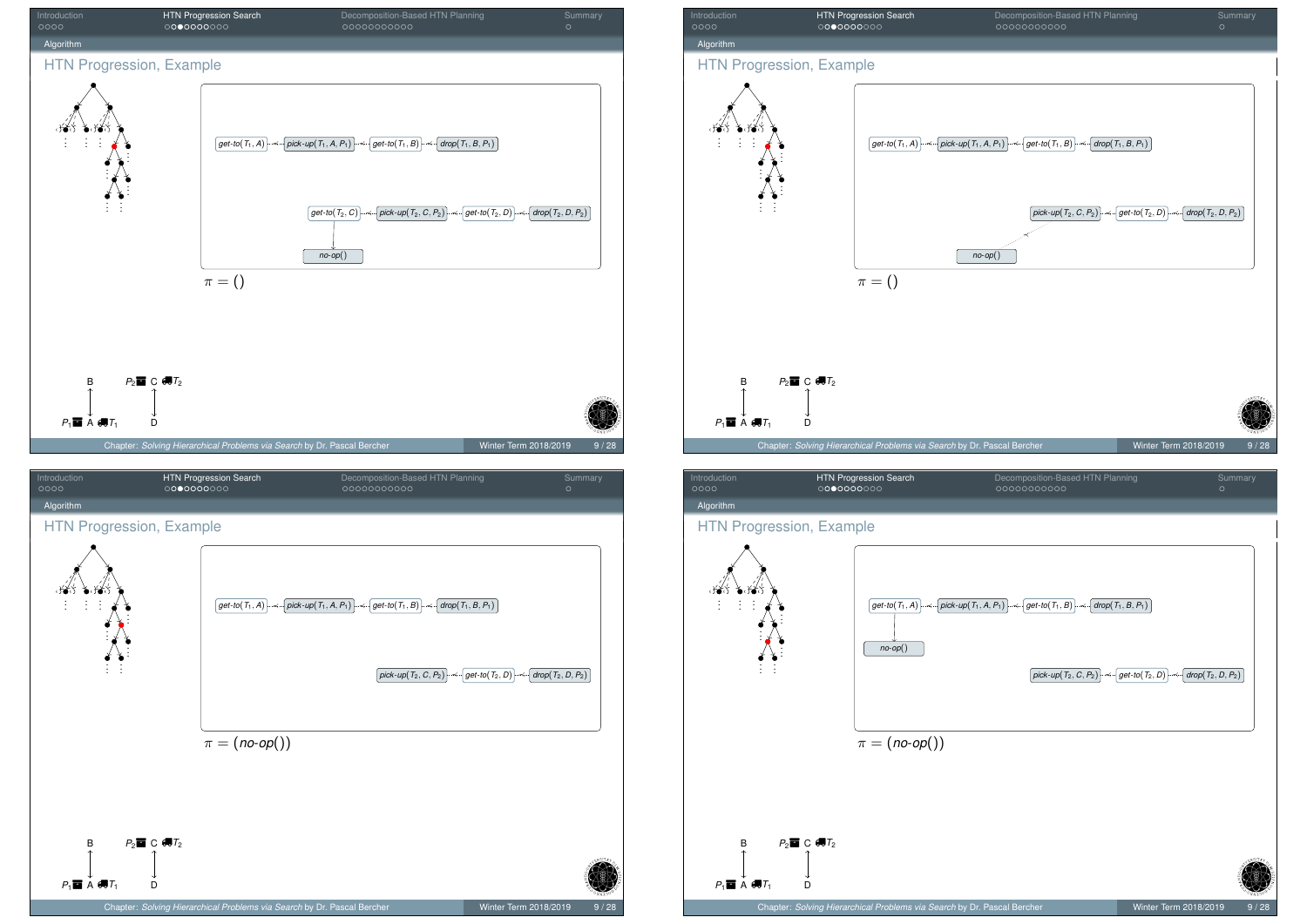







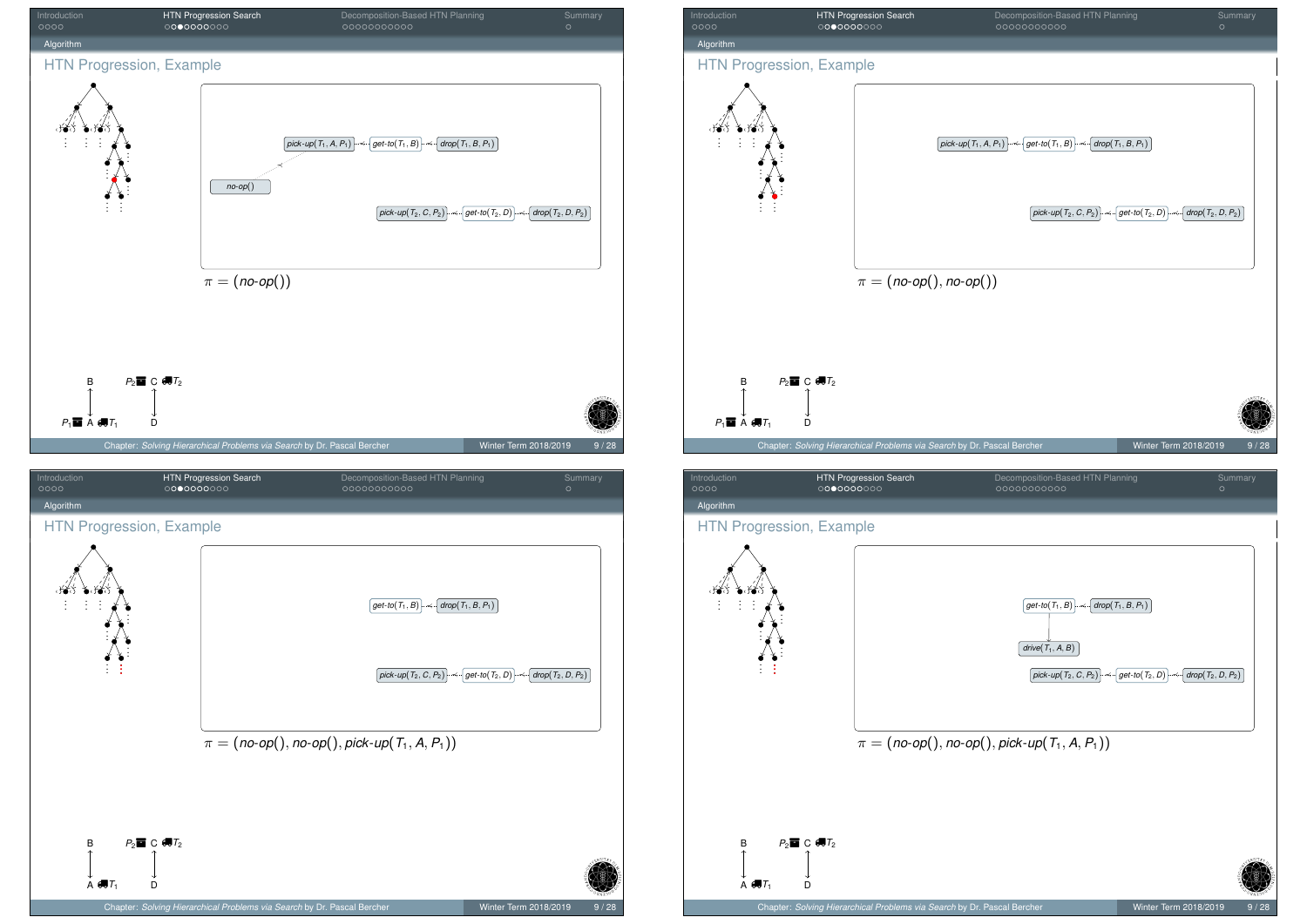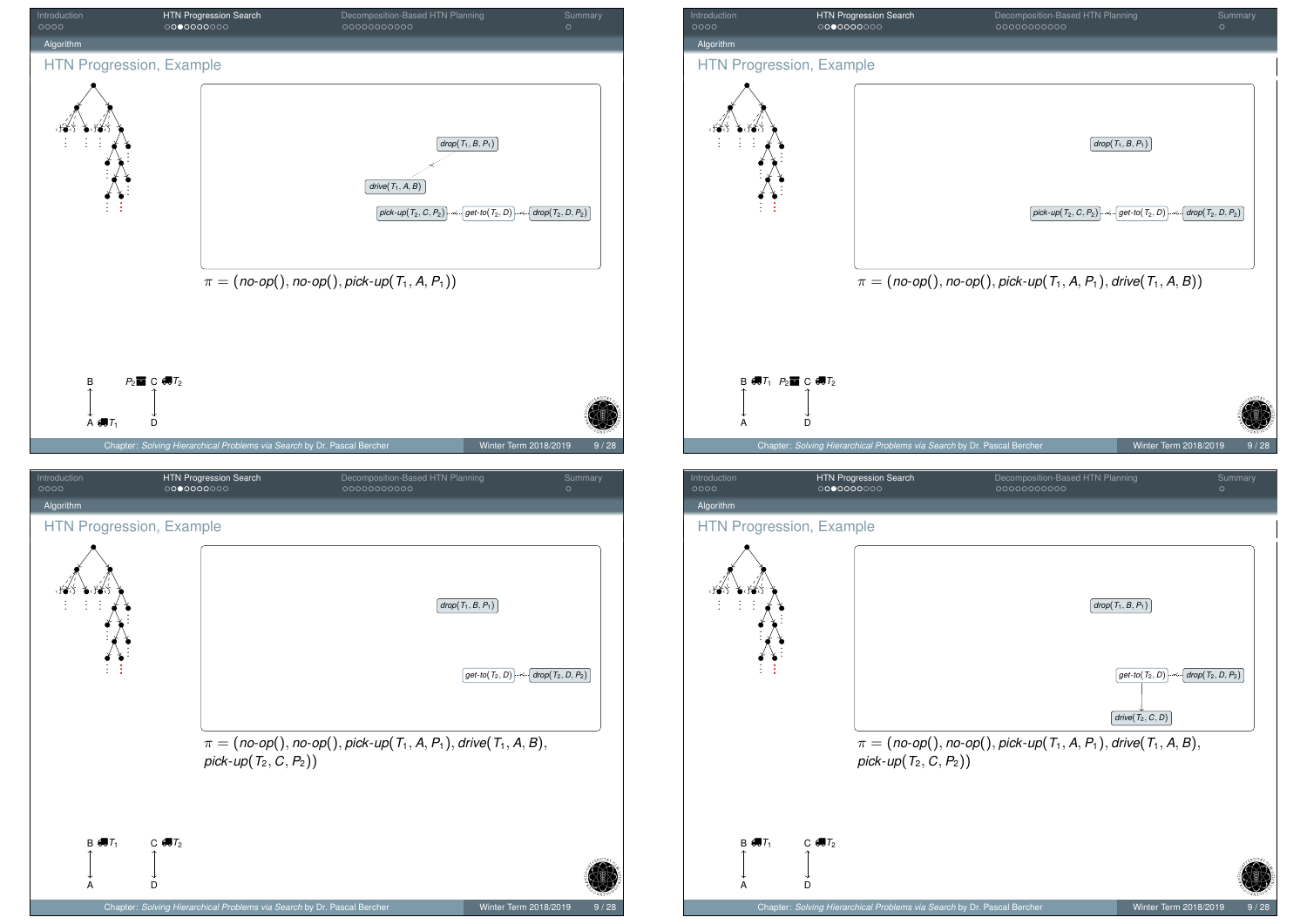<span id="page-9-0"></span>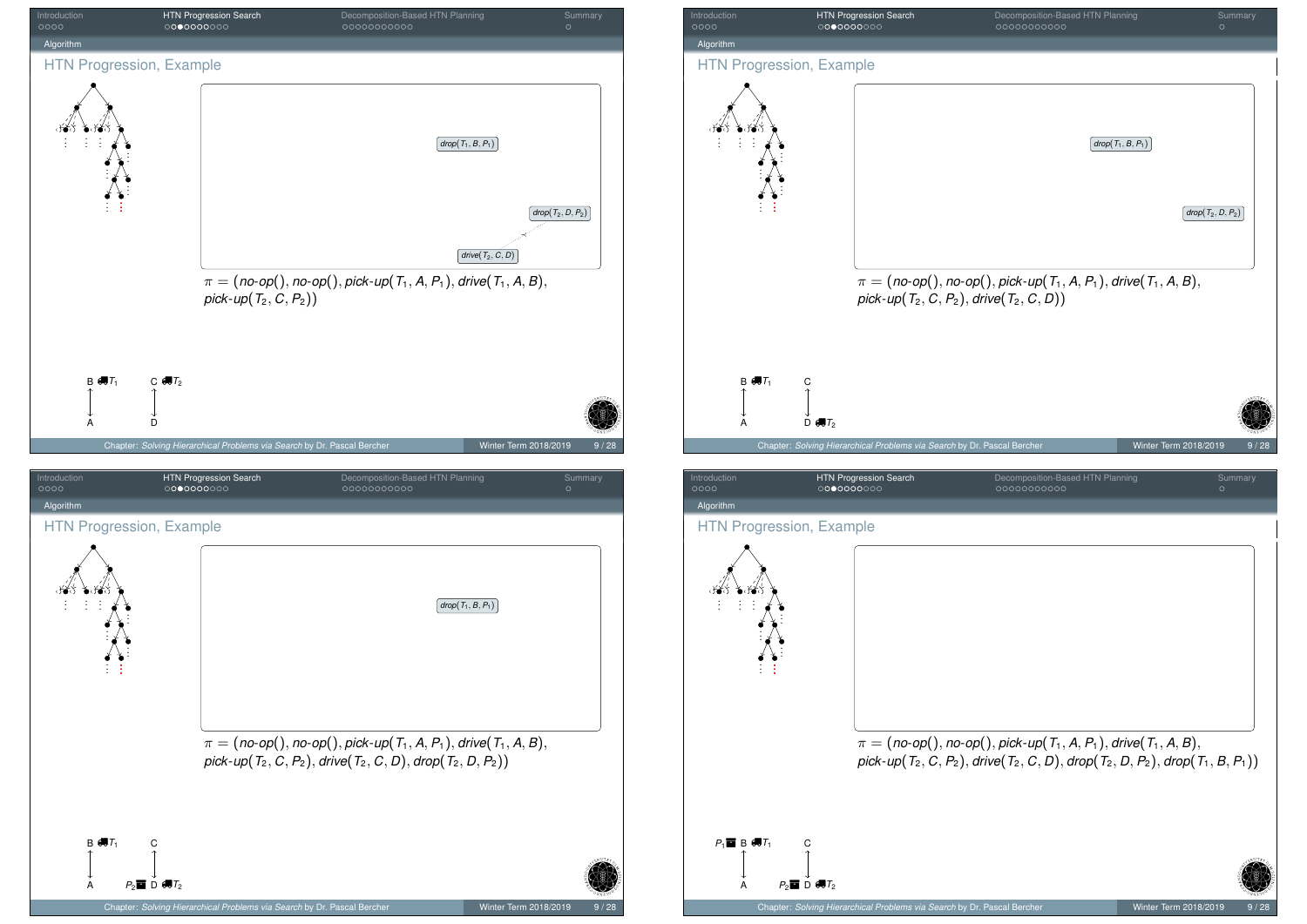<span id="page-10-0"></span>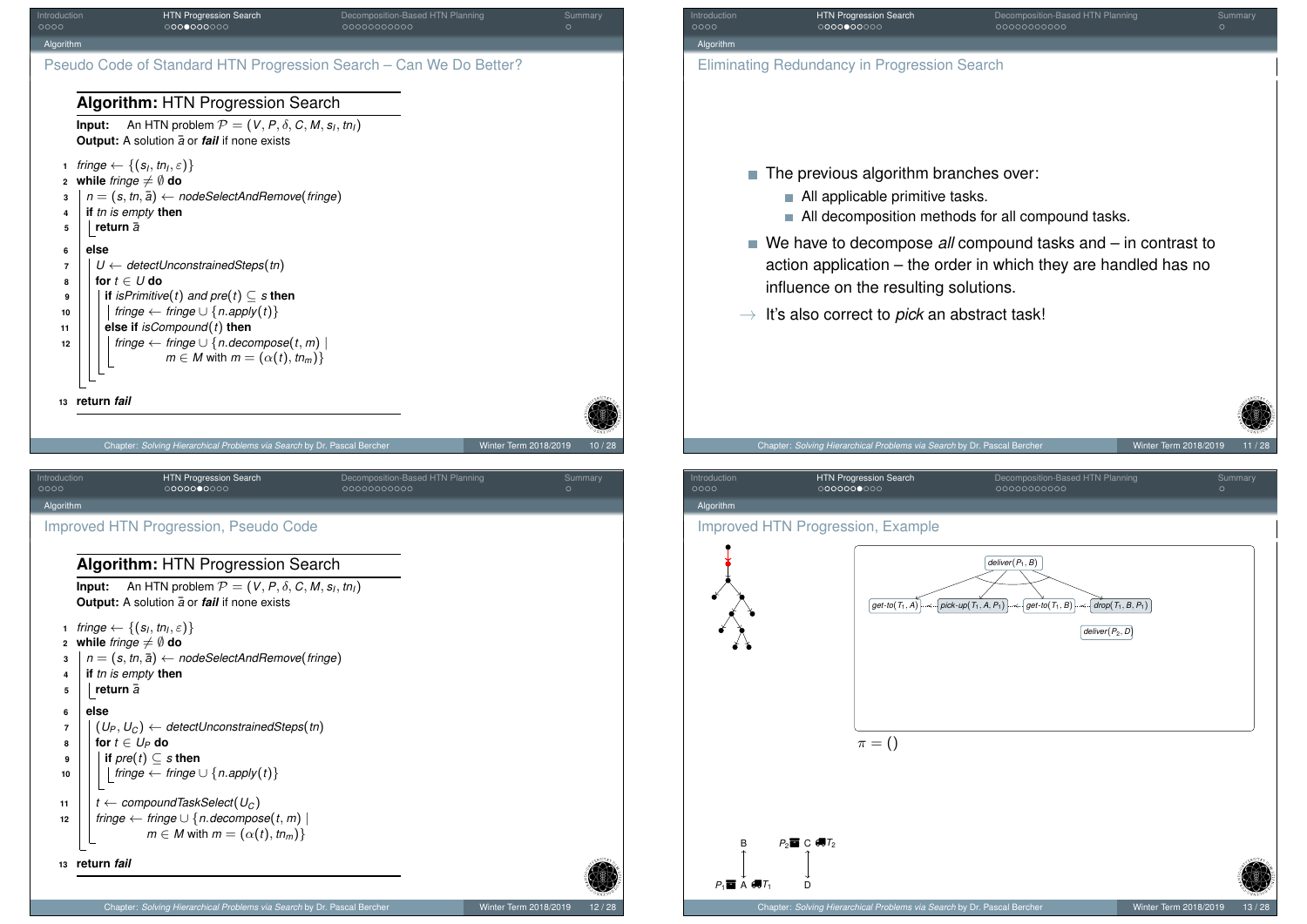



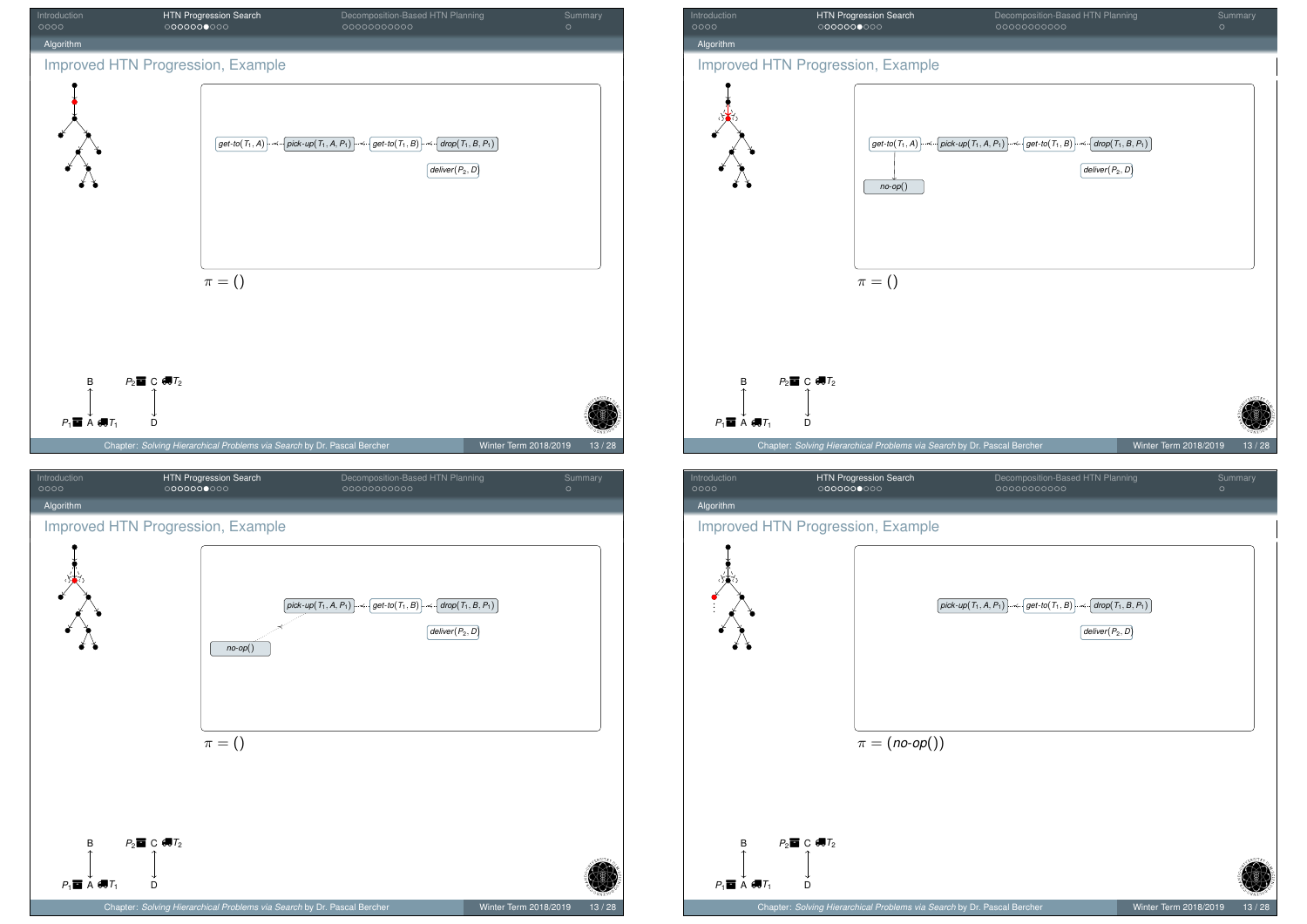



Algorithm

 $P_1 \blacksquare$  A  $\blacksquare$  $T_1$  D

#### Improved HTN Progression, Example

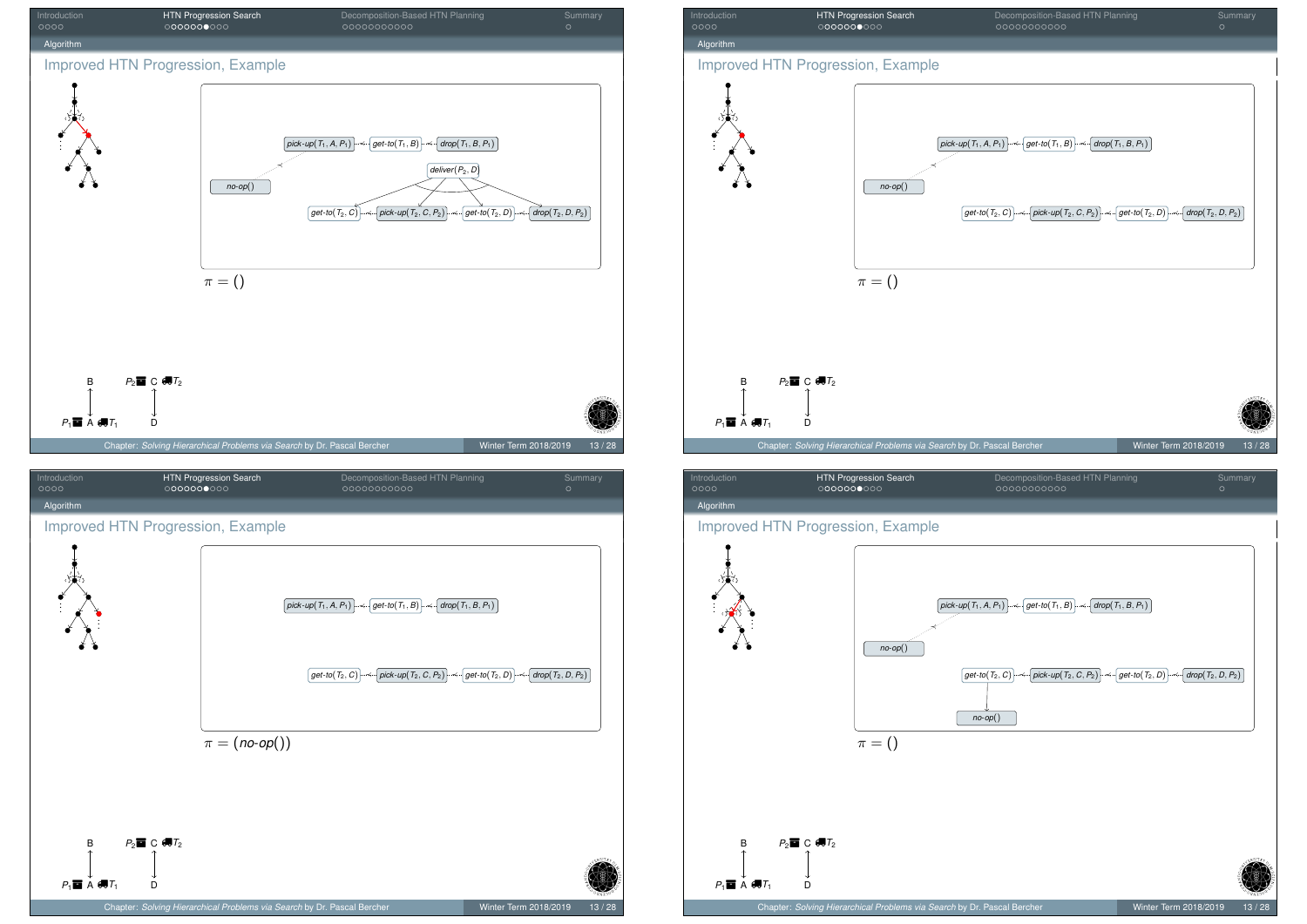





 $P_1 \blacksquare$  A  $\blacksquare$  $T_1$  D

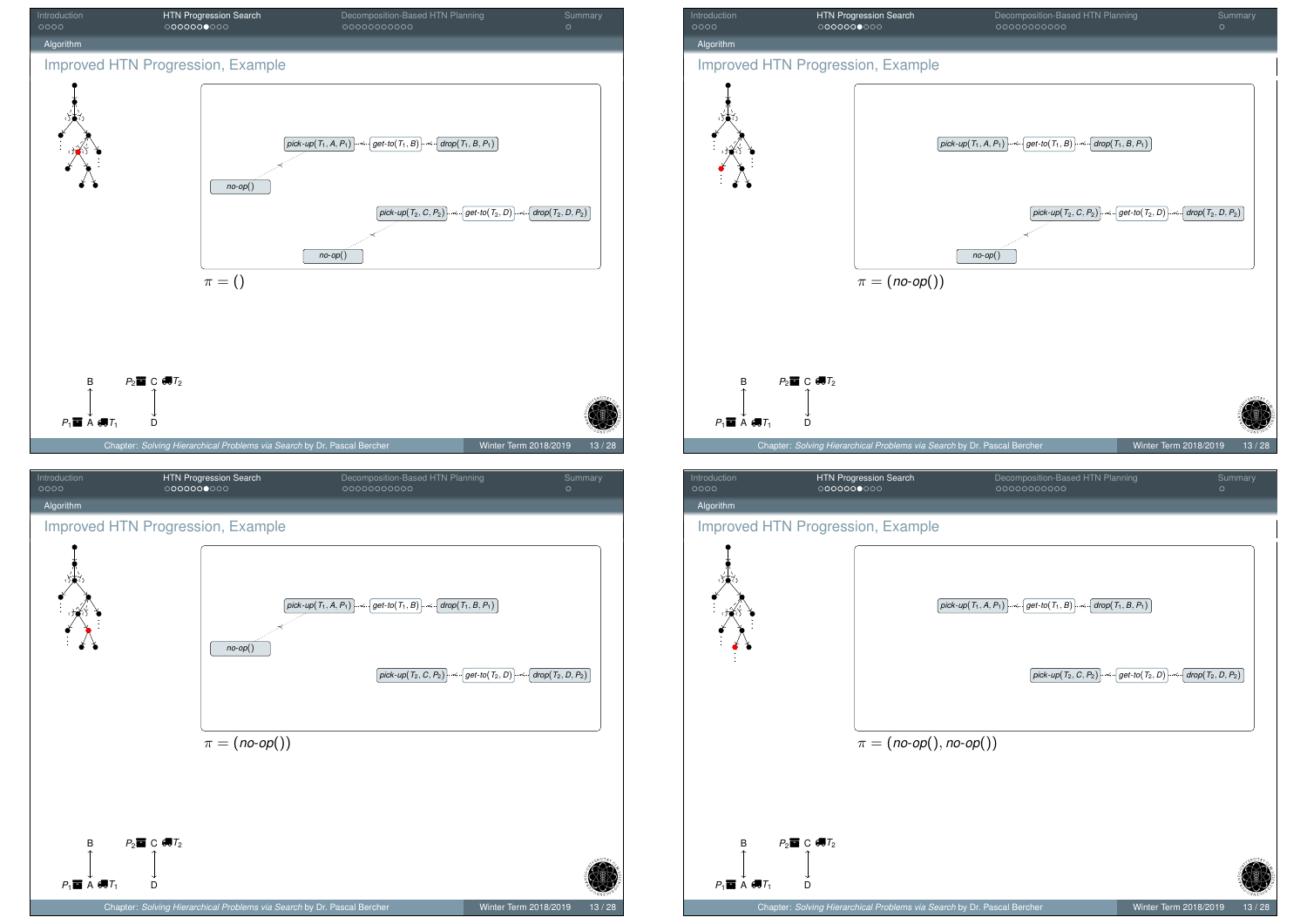



| Introduction | <b>HTN Progression Search</b> | Decomposition-Based HTN Planning | Summary |
|--------------|-------------------------------|----------------------------------|---------|
| 0000         | 0000000000                    | 00000000000                      |         |
| Algorithm    |                               |                                  |         |

#### Improved HTN Progression, Example

 $P_1$ **in** A  $\bigoplus T_1$  D  $\bigoplus T_2$ 

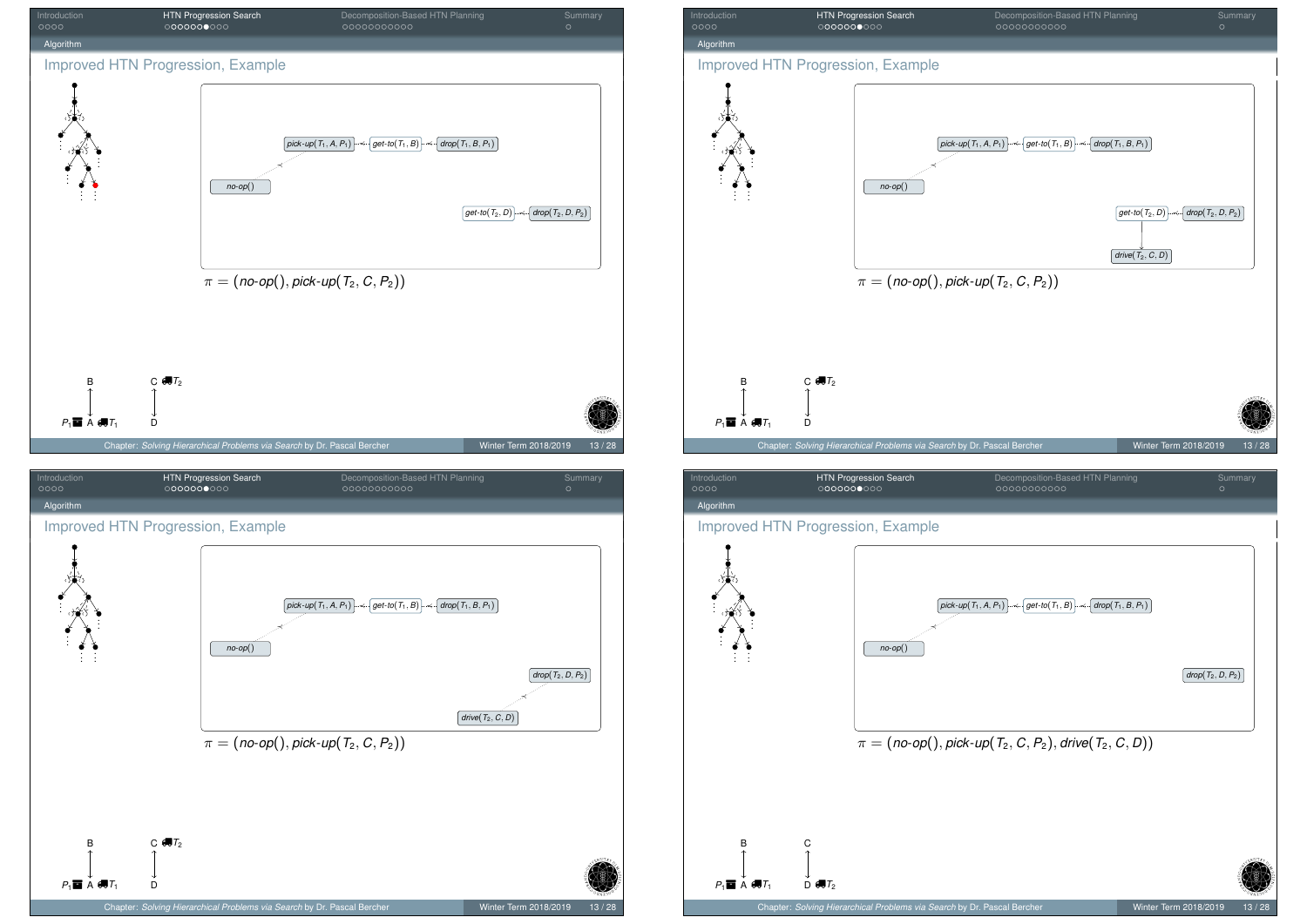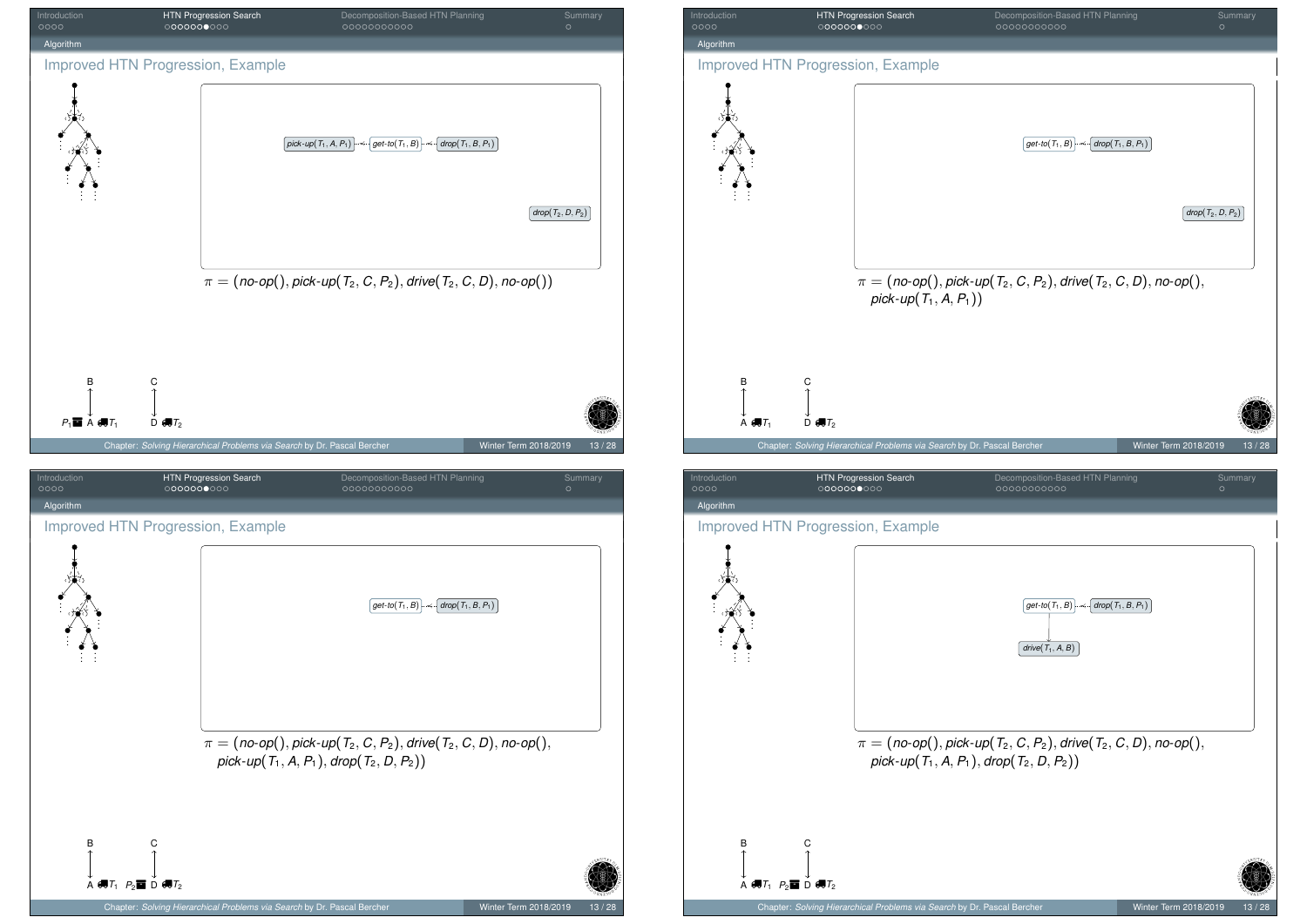<span id="page-16-0"></span>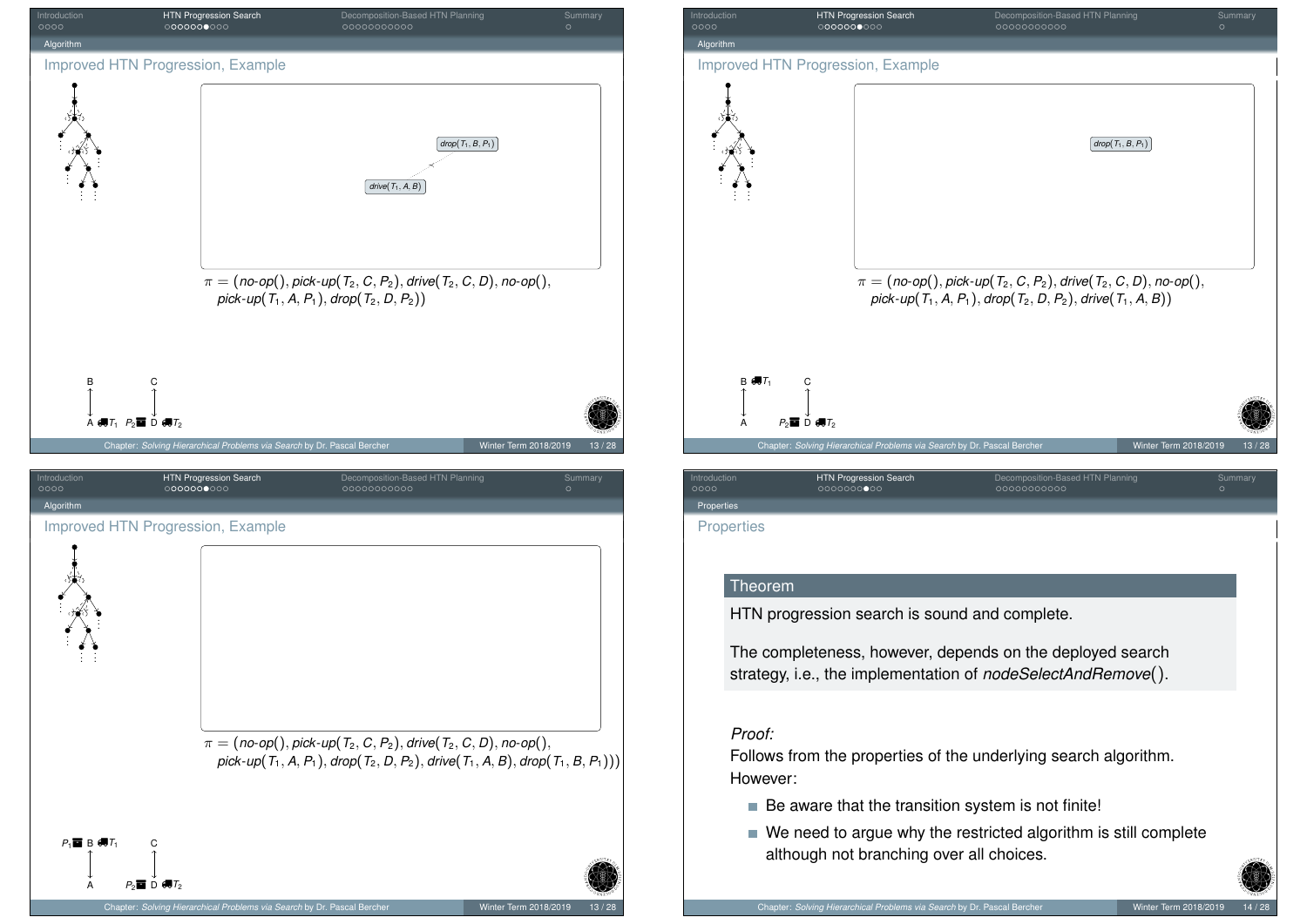

 $\blacksquare$  use method  $m_k$  for task *t*.

to classical planning.

spaces.

Terminology:

*partial plans*.

<span id="page-17-0"></span>[In](#page-0-0)troduction [Introductio](#page-17-0)n

ntroduction **HTN Progression Search** Decomposition-Based HTN Planning<br>COO DECOMPOSITION COO DECOMPOSITION COO DECOMPOSITION

- Note: these valuations can be arbitrary program calls.
- Note the semantical difference of method preconditions in total-order HTN probelms (i.e., SHOP) versus partial-order HTN problems (i.e, SHOP2).

Chapter: *Solving Hierarchical Problems via Search* by Dr. Pascal Bercher Winter Term 2018/2019

**Progression search commits to executable linearizations, similar** 

linearizations, this approach might suffer from large search

 $\blacksquare$  In the remainder, we will fuse the terminologies from POCL

■ Rather than talking about *task networks*, we refer to them as

An alternative is *decomposition-based HTN planning* (also: *plan space-based planning* or *hybrid planning*), which extends POCL planning by the necessary concepts from hierarchical planning.

 $\blacksquare$  In particular if a problem admits solutions with many

planning with those from HTN planning.

## Introduction **HTN Progression Search Decomposition-Based HTN Planning Summary** Summary Excursio Further Extensions

- **TIHTN** problems:
	- **Progression search is also applicable for TIHTN problems.**
	- The only required extension is that in addition to progressing compound or primitive tasks in the task network we can also apply primitive tasks from the model.
- Goal description: Add the criterion that the current state needs to be a goal state (in addition to the current task network being empty).
- State constraints: They can simply be tracked as well (and removed as soon as satisfied) in accordance to the definition given in the lecture.

New flaws:

Prerequisites of Algorit

■ Compound task flaw:

Extensions to POCL Planning, New Flaws

Chapter: *Solving Hierarchical Problems via Search* by Dr. Pascal E

Introduction HTN Progression Search Decomposition-Based HTN Planning Summary

- Each compound task needs to be refined, thus raises an flaw.
- $\blacksquare$  For each abstract task flaw, the set of modifications equals the set of methods for that task.
- Any further flaws? No, but we need to alter the remaining flaws and modifications.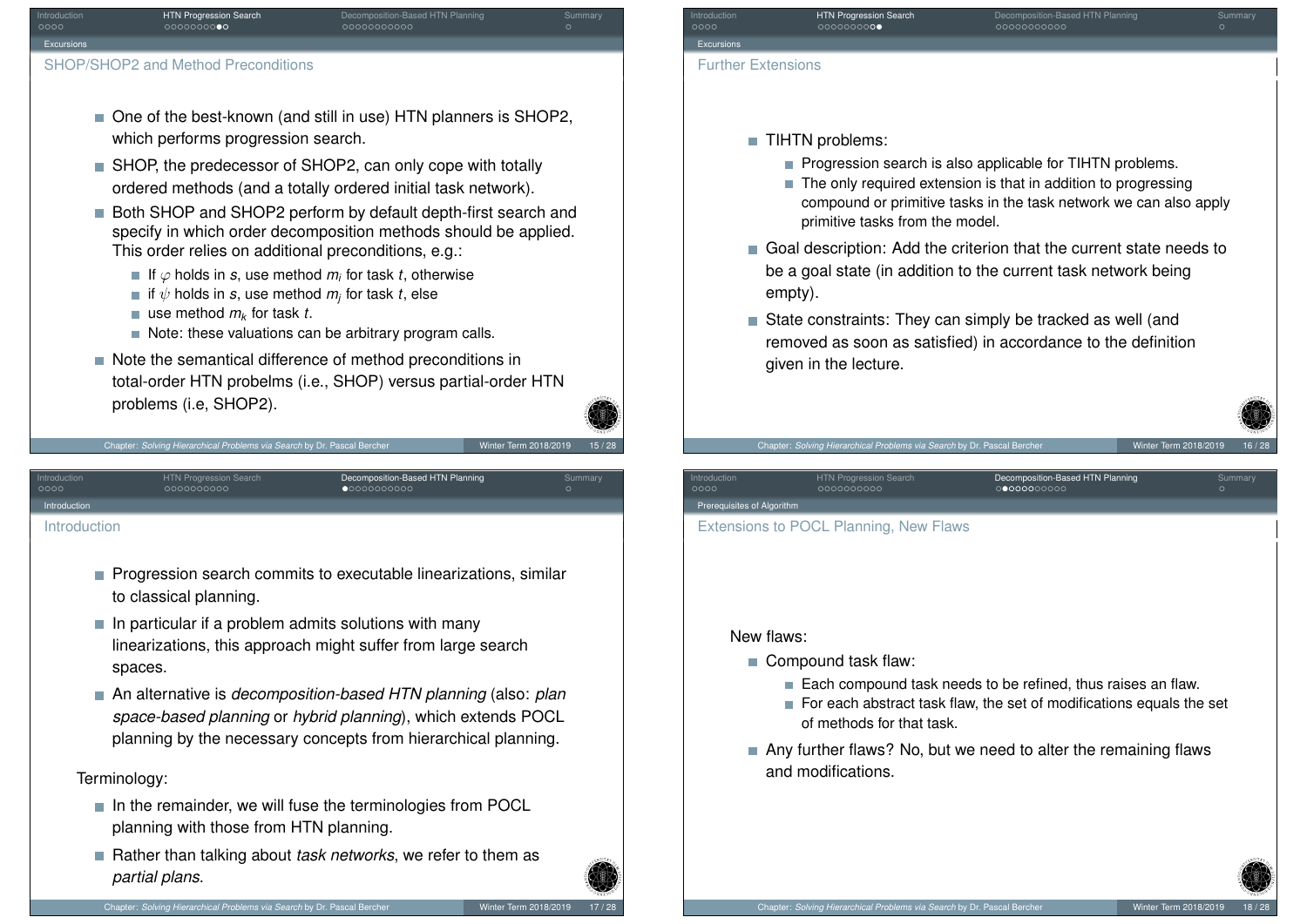

Open precondition flaw:

- As in POCL planning, each precondition without causal link raises an open precondition flaw.
- $\blacksquare$  In POCL planning, we provided one modification for each possible producer:
	- $\blacksquare$  In the current partial plan: only add causal link.
	- $\blacksquare$  In the model: add action plus link.
- $\blacksquare$  In hybrid planning, we also provide one modification for each possible producer:
	- **Producer** *is already* in the current partial plan: only add causal link.

Decomposition-Based HTN Planning<br>00000000000

**Producer** *could be added* via decomposing a compound task: decompose with the respective methods (more details later).



Chapter: *Solving Hierarchical Problems via Search* by Dr. Pascal Be

iisites of Algor

<span id="page-18-0"></span>[Alterations](#page-17-0) t[o P](#page-1-0)[OCL](#page-10-0) [Pl](#page-17-0)anning, Open P[re](#page-17-0)[con](#page-18-0)[dit](#page-19-0)[ions](#page-27-0), cont'd II

200000000

Let  $ps \in PS$  be (primitive),  $ps' \in PS$  (compound), and  $(v, ps)$  (open condition) as before.

Let the planning problem be acyclic. Then, we can offer *one modification* for each producer for  $(v, ps)$ . Note that this might include applying methods over several levels of abstraction at once.

ntroduction **HTN Progression Search** Decomposition-Based HTN Planning<br>COO COOD DOODOODOO COO COOOOOOO COOOOOOO Prerequisites of Algorit

Alterations to POCL Planning, Open Preconditions, cont'd I

Let  $(PS, \prec, CL, \alpha)$  be a partial plan (where a plan step  $ps \in PS$  can also contain compound tasks,  $\alpha$ (ps)  $\in$  P  $\cup$  C).

- Let *ps* ∈ *PS* a primitive plan step with open condition (*v*, *ps*) an open precondition flaw.
- Let  $\mathit{ps}' \in \mathit{PS}$  be compound (i.e.,  $\alpha(\mathit{ps}') \in \mathit{C}$ ) and  $\mathit{possibly}$  be ordered before  $ps$  (i.e.,  $(ps, ps') \not\in \prec$ ).

What to do *exactly* to offer modifications that address/resolve (*v*, *ps*)?

- Only checking the very next level of  $\alpha(\textit{ps}^{\prime})$  (i.e., the tasks in the methods of  $\alpha(\rho s')$ ) is *not* sufficient and might lead to an incomplete algorithm.
- We need a mapping from each compound task to each reachable state variable. For efficiency reasons, this has to be done *once* in a preprocessing step.
- $\blacksquare$  How to deal with cylces?

Introduction HTN Progression Search Decomposition-Based HTN Planning Summary Prerequisites of Algori

#### Alterations to POCL Planning, Open Preconditions, cont'd II

Chapter: *Solving Hierarchical Problems via Search* by Dr. Pascal Be

Let  $ps \in PS$  be (primitive),  $ps' \in PS$  (compound), and  $(v, ps)$  (open condition) as before.

Let the planning problem be cyclic. With the previous strategy, there might be *infinitely many* modifications. Otherwise, we might become incomplete:



 $\frac{v}{\sqrt{ps}}$   $\rightarrow$  Only offering two modifications (one for *A* and one for *B*) will wrongly prevent the planner from inserting *C* arbitrarily often.

- Solution (in such cyclic cases): We just decompose A, but without resolving the open precondition flaw. So, how many modifications do we get here?
- Three! Two of them do insert a link and hence resolve the flaw.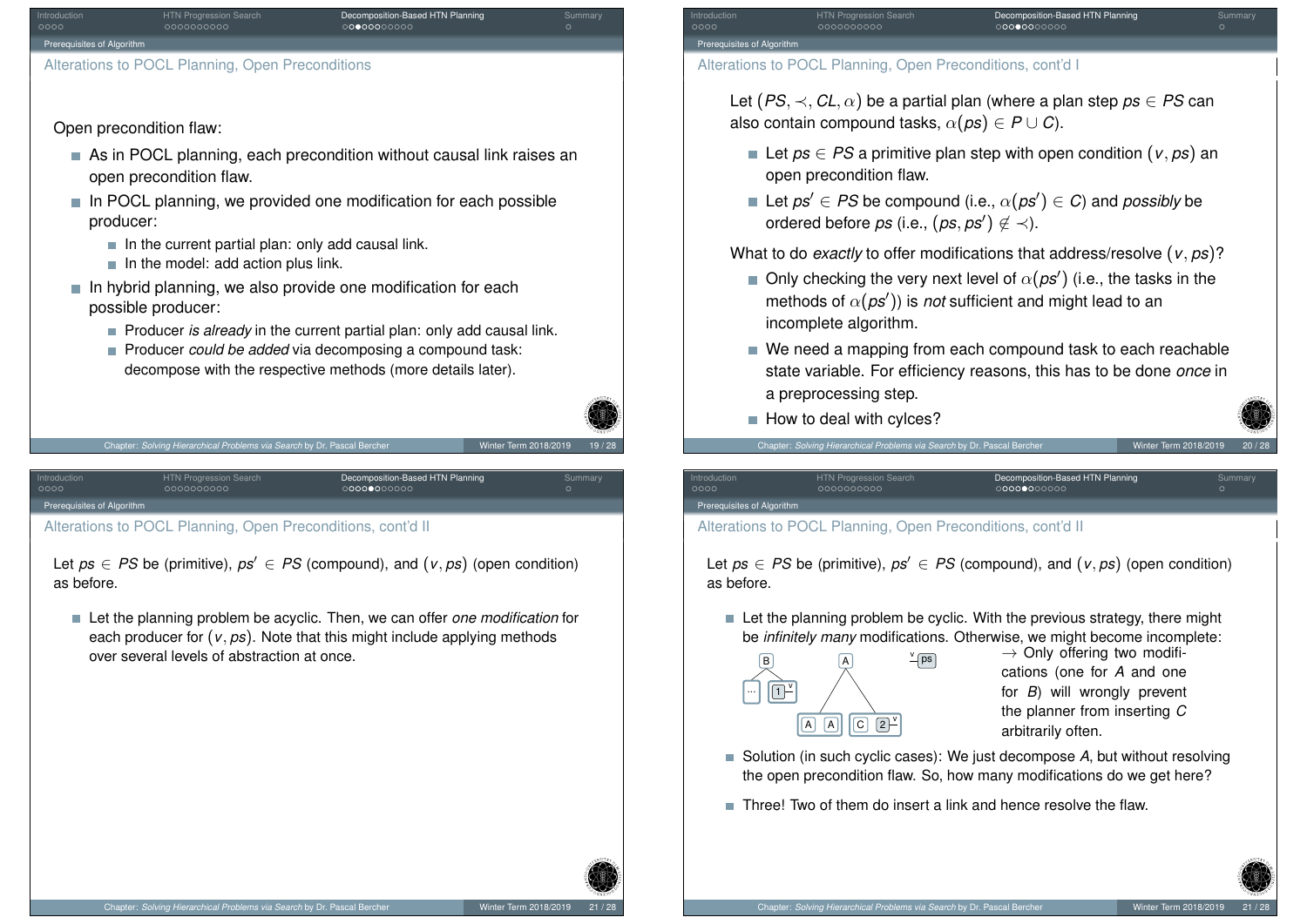

#### Alterations to POCL Planning, Causal Threats

Let  $ps, ps' \in PS$  be primitive tasks sharing a causal link  $(ps, v, ps').$ When does a further step  $ps'' \in PS$  threaten that causal link?

- If  $ps''$  is primitive: Just as in POCL planning.
- If  $ps''$  is compound: If there is some primitive task reachable with *v* in its delete list (and the ordering restrictions as usual).

#### Modifications if  $ps''$  is compound:

- **Promotion and Demotion: Doing this is correct and resolves the** flaw, but introduces non-systematicity and violates least commitment. Why? Because it orders all sub tasks rather than just those required for eliminating the treatening step.
- Decomposition: Could we just choose decompositions that prevent deleting *v*? No!





pter: *Solving Hierarchical Problems via Search* by Dr. Pascal Be

<span id="page-19-0"></span>Introduction HTN Progression Search Decomposition-Based HTN Planning Summary [Al](#page-0-0)gorithm [Plan Spac](#page-17-0)e-[ba](#page-1-0)[s](#page-2-0)[ed](#page-10-0) [H](#page-16-0)[TN](#page-17-0) Planning, Exa[m](#page-17-0)[ple](#page-18-0)  $\blacksquare$  A 4,  $\blacksquare$ B *P*<sup>1</sup> *T*<sup>1</sup> D  $P_2 \equiv C \equiv T_2$  $t(T_1, A)$ at(*P*1, *A*) road(*B*, *A*) ad(A, B) at(*T*2, *C*)  $f(P_2, C)$ road(*D*, *C*) road(*C*, *D*) *deliver*(*P*1,*B*) *deliver*(*P*2,*D*) . . . . . . . . . . . . . . . **Flaws** Modifications

Introduction HTN Progression Search Decomposition-Based HTN Planning Summary Algorit

Plan Space-based HTN Planning, Pseudo Code

**Algorithm:** Plan space-based HTN Search

**Input:** An HTN problem  $P = (V, P, \delta, C, M, s_l, tn_l)$ **Output:** A solution plan or *fail*.

- **1** *fringe* =  $\{P_l\}$  // *Created from tn<sub>l</sub>* as seen in first lecture.
- **2 while** *fringe*  $\neq$   $\emptyset$  **do**
- **<sup>3</sup>** *P* := *nodeSelectAndRemove*(()*fringe*)
- $\mathsf{F}$   $\mathsf{F}$   $\mathsf{F}$  *= flawDetection*( $\mathsf{P}$ )
- **5 if**  $F = \emptyset$  **then return**  $P$
- **6**  $\vert f \rangle := \text{flawSelection}(F)$
- **7** *fringe* := { $a$ *pplyModification* $(m, f)$  | *m* is a modification for *f*}
- **8 return** *fail*

*Note:* Syntactically, this algorithm looks *exactly* like the POCL algorithm, but with flaws/modifications altered accordingly.

Chapter: *Solving Hierarchical Problems via Search* by Dr. Pascal Bercher Winter Winter Term 2018/2019

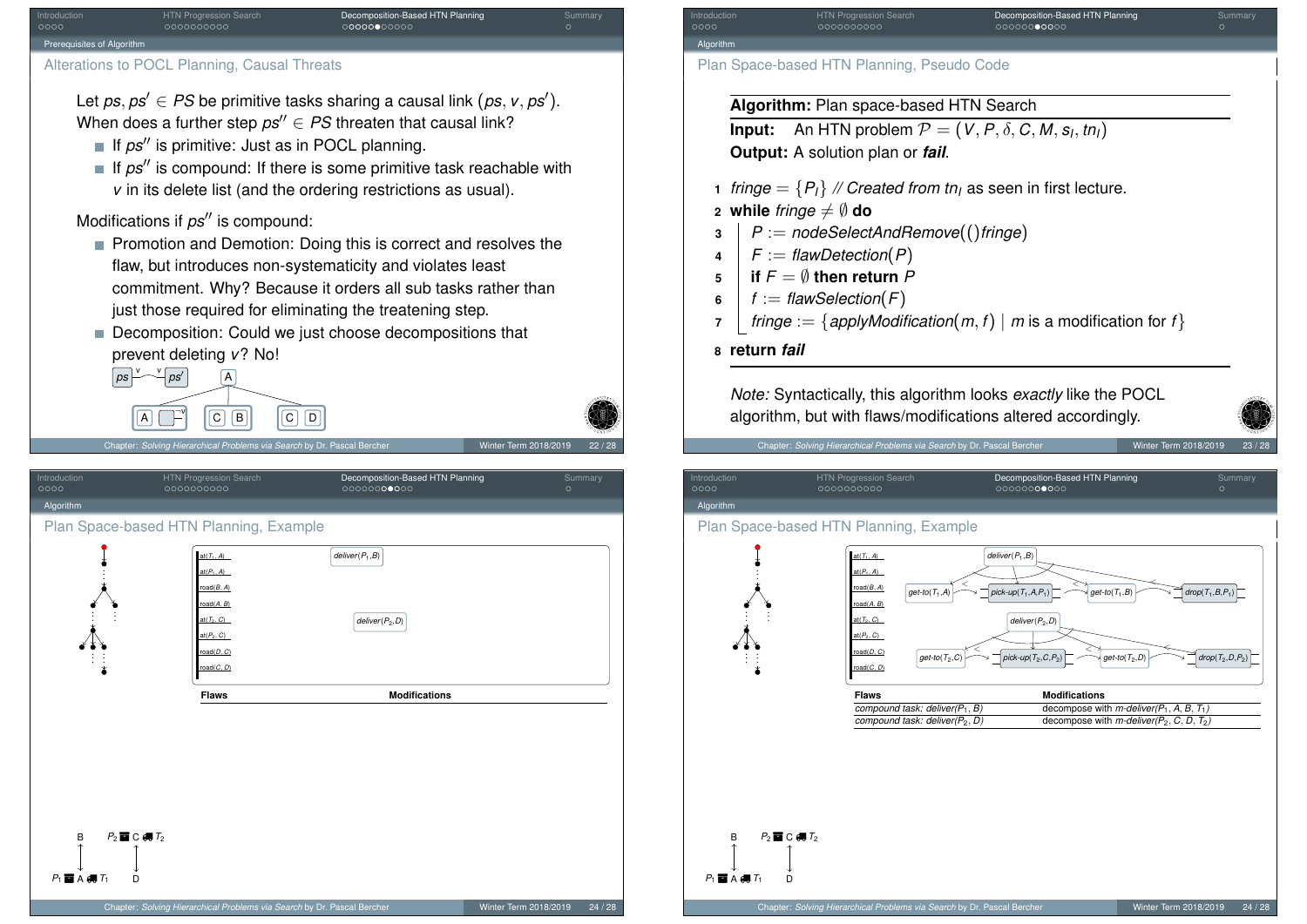



#### Introduction HTN Progression Search Decomposition-Based HTN Planning Summary Algorithm Plan Space-based HTN Planning, Example Chapter: *Solving Hierarchical Problems via Search* by Dr. Pascal Bercher Winter Term 2018/2019 24 / 28  $P_1 \blacksquare$  A  $\clubsuit$   $T_1$  D B  $P_2 \equiv C \equiv T_2$ at( $T_1$ , *A*) at(*P*1, *A*) road(*B*, *A*) road(*A*, *B*) at(*T*2, *C*) at(*P*2, *C*) oad(*D*, *C*) road(*C*, *D*)  $g$ et-to(*T*<sub>1</sub>,*A*) *pick-up***(***T***<sub>1</sub>,***A***,***P***<sub>1</sub>) <b>***get-to***(***T***<sub>1</sub>,***B***)** *drop***(***T***<sub>1</sub>,***B***,***P***<sub>1</sub>)**  $<$  and  $<$  and  $<$  and  $<$ *deliver*(*P*2,*D*) . . . . . . . . . . . . . . . **Flaws Modifications**<br> **COMPOUT COMPOUTE:** COMPOUTE: MODIFICATION **MODE COMPOUTE:** MODIFICATION *compound task: deliver(* $P_2$ *,*  $D$ *)* decompose with *m-deliver(* $P_2$ *, C, D, T<sub>2</sub>)*<br>*compound task: get-to(T<sub>1</sub>, A)* decompose with *m-direct(T<sub>1</sub>, B, A) compound task: get-to(T*1, *A)* decompose with *m-direct(T*1, *<sup>B</sup>*, *A)* decompose with *m-via(T*1, *<sup>B</sup>*, *A)* decompose with  $m$ -noop( $T_1$ , A) insert causal link from *init open prec.:* at( $T_1$ , *A*) of *pick-up*( $T_1$ , *A*,  $P_1$ ) decompose  $get-to(T_1, A)$  with  $m\text{-}direct(T_1, B, A)$ decompose  $get-to(T_1, A)$  with  $m-via(T_1, B, A)$ <br>insert causal link from *init open prec.:* at( $P_1$ , *A*) of *pick-up*( $T_1$ , *A*,  $P_1$ ) *compound task: get-to*( $T_1$ , *B*) *c*decompose with *m-direct*( $T_1$ ,  $A$ ,  $B$ ) decompose with  $m$ -via $(T_1, A, B)$ decompose with *m-noop(T*1, *B) open prec.:*  $at(T_1, B)$  of  $drop(T_1, B, P_1)$  decompose  $get-to(T_1, B)$  with *m-direct*( $T_1, A, B$ ) decompose  $get-to(T_1, B)$  with  $m-via(T_1, A, B)$ *open prec.:*  $\text{in}(P_1, T_1)$  of  $\text{drop}(T_1, B, P_1)$  insert causal link from *pickup*(*T*1, *A*, *P*1)

### Introduction HTN Progression Search Decomposition-Based HTN Planning Summary Algorith

#### Plan Space-based HTN Planning, Example

B

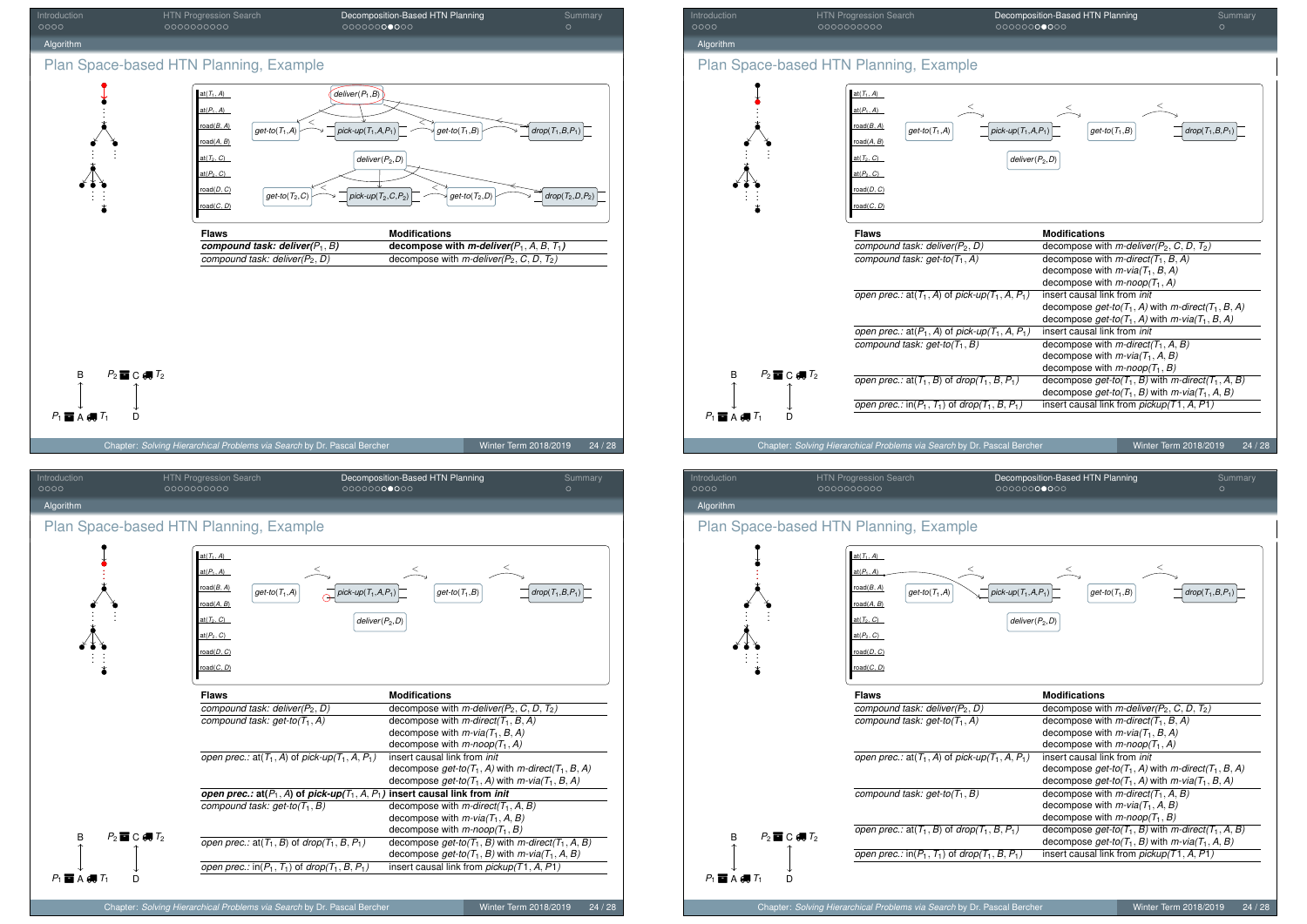| Introduction<br>0000           | HTN Progression Search<br>0000000000                                                                                                     | Decomposition-Based HTN Planning<br>00000000000                                | Summary<br>$\circ$             |
|--------------------------------|------------------------------------------------------------------------------------------------------------------------------------------|--------------------------------------------------------------------------------|--------------------------------|
| Algorithm                      |                                                                                                                                          |                                                                                |                                |
|                                | Plan Space-based HTN Planning, Example                                                                                                   |                                                                                |                                |
|                                | $at(T_1, A)$<br>$at(P_1, A)$<br>road(B, A)<br>$get-to(T_1, A)$<br>road(A, B)<br>$at(T_2, C)$<br>$at(P_2, C)$<br>road(D, C)<br>road(C, D) | <<br>pick-up( $T_1$ , $A$ , $P_1$ )<br>$get-to(T_1, B)$<br>$deliver(P_2, D)$   | $drop(T_1, B, P_1)$            |
|                                | <b>Flaws</b>                                                                                                                             | <b>Modifications</b>                                                           |                                |
|                                | compound task: deliver( $P_2$ , D)                                                                                                       | decompose with <i>m-deliver</i> ( $P_2$ , C, D, $T_2$ )                        |                                |
|                                | compound task: $get-to(T_1, A)$                                                                                                          | decompose with $m$ -direct( $T_1$ , B, A)                                      |                                |
|                                |                                                                                                                                          | decompose with $m$ -via( $T_1$ , B, A)                                         |                                |
|                                |                                                                                                                                          | decompose with $m$ -noop( $T_1$ , A)                                           |                                |
|                                | open prec.: at $(T_1, A)$ of pick-up $(T_1, A, P_1)$                                                                                     | insert causal link from init                                                   |                                |
|                                |                                                                                                                                          | decompose $get-to(T_1, A)$ with m-direct(T <sub>1</sub> , B, A)                |                                |
|                                |                                                                                                                                          | decompose get-to( $T_1$ , A) with $m$ -via( $T_1$ , B, A)                      |                                |
|                                | compound task: $get-to(T_1, B)$                                                                                                          | decompose with $m$ -direct( $T_1$ , A, B)                                      |                                |
|                                |                                                                                                                                          | decompose with $m$ -via( $T_1$ , A, B)<br>decompose with $m$ -noop( $T_1$ , B) |                                |
|                                | open prec.: at( $T_1$ , B) of drop( $T_1$ , B, $P_1$ )                                                                                   | decompose $get-to(T_1, B)$ with m-direct( $T_1, A, B$ )                        |                                |
| $P_2 \equiv C \equiv T_2$<br>B |                                                                                                                                          | decompose get-to( $T_1$ , B) with $m$ -via( $T_1$ , A, B)                      |                                |
|                                | open prec.: $in(P_1, T_1)$ of drop(T <sub>1</sub> , B, P <sub>1</sub> )                                                                  | insert causal link from pickup(T1, A, P1)                                      |                                |
|                                |                                                                                                                                          |                                                                                |                                |
| $P_1 \equiv A \equiv T_1$<br>D |                                                                                                                                          |                                                                                |                                |
|                                | Chapter: Solving Hierarchical Problems via Search by Dr. Pascal Bercher                                                                  |                                                                                | Winter Term 2018/2019<br>24/28 |
|                                |                                                                                                                                          |                                                                                |                                |

| Introduction<br>0000               | <b>HTN Progression Search</b><br>0000000000                                                                                               | Decomposition-Based HTN Planning<br>00000000000                                                                      | Summary<br>$\circ$  |
|------------------------------------|-------------------------------------------------------------------------------------------------------------------------------------------|----------------------------------------------------------------------------------------------------------------------|---------------------|
| Algorithm                          |                                                                                                                                           |                                                                                                                      |                     |
|                                    | Plan Space-based HTN Planning, Example                                                                                                    |                                                                                                                      |                     |
|                                    | at $(T_1, A)$<br>$at(P_1, A)$<br>road(B, A)<br>$get-to(T_1, A)$<br>road(A, B)<br>$at(T_2, C)$<br>$at(P_2, C)$<br>road(D, C)<br>road(C, D) | pick-up( $T_1, A, P_1$ )<br>$get-to(T_1, B)$<br>deliver $(P_2, D)$                                                   | $drop(T_1, B, P_1)$ |
|                                    | <b>Flaws</b>                                                                                                                              | <b>Modifications</b>                                                                                                 |                     |
|                                    | compound task: deliver( $P_2$ , D)                                                                                                        | decompose with <i>m-deliver</i> ( $P_2$ , C, D, $T_2$ )                                                              |                     |
|                                    | compound task: $get-to(T_1, A)$                                                                                                           | decompose with $m$ -direct( $T_1$ , B, A)                                                                            |                     |
|                                    |                                                                                                                                           | decompose with $m$ -via( $T_1$ , B, A)                                                                               |                     |
|                                    |                                                                                                                                           | decompose with $m$ -noop( $T_1$ , A)                                                                                 |                     |
|                                    | open prec.: at $(T_1, A)$ of pick-up $(T_1, A, P_1)$                                                                                      | insert causal link from init                                                                                         |                     |
|                                    |                                                                                                                                           | decompose $get-to(T_1, A)$ with m-direct( $T_1, B, A$ )                                                              |                     |
|                                    |                                                                                                                                           | decompose get-to( $T_1$ , A) with $m$ -via( $T_1$ , B, A)                                                            |                     |
|                                    | compound task: get-to( $T_1$ , B)                                                                                                         | decompose with $m$ -direct( $T_1$ , A, B)                                                                            |                     |
|                                    |                                                                                                                                           | decompose with $m$ -via $(T_1, A, B)$                                                                                |                     |
|                                    |                                                                                                                                           | decompose with $m$ -noop( $T_1$ , B)                                                                                 |                     |
| $P_2 \equiv C \equiv T_2$<br>B     | open prec.: at( $T_1$ , B) of drop( $T_1$ , B, $P_1$ )                                                                                    | decompose $get-to(T_1, B)$ with m-direct( $T_1, A, B$ )<br>decompose get-to( $T_1$ , B) with $m$ -via( $T_1$ , A, B) |                     |
| $P_1 \equiv A \not\equiv T_1$<br>D |                                                                                                                                           |                                                                                                                      |                     |
|                                    |                                                                                                                                           |                                                                                                                      |                     |
|                                    | Chapter: Solving Hierarchical Problems via Search by Dr. Pascal Bercher                                                                   | Winter Term 2018/2019                                                                                                | 24/28               |



| Introduction | <b>HTN Progression Search</b> | Decomposition-Based HTN Planning | Summary |
|--------------|-------------------------------|----------------------------------|---------|
| 0000         | 0000000000                    | 00000000000                      |         |
| Algorithm    |                               |                                  |         |

#### Plan Space-based HTN Planning, Example

B

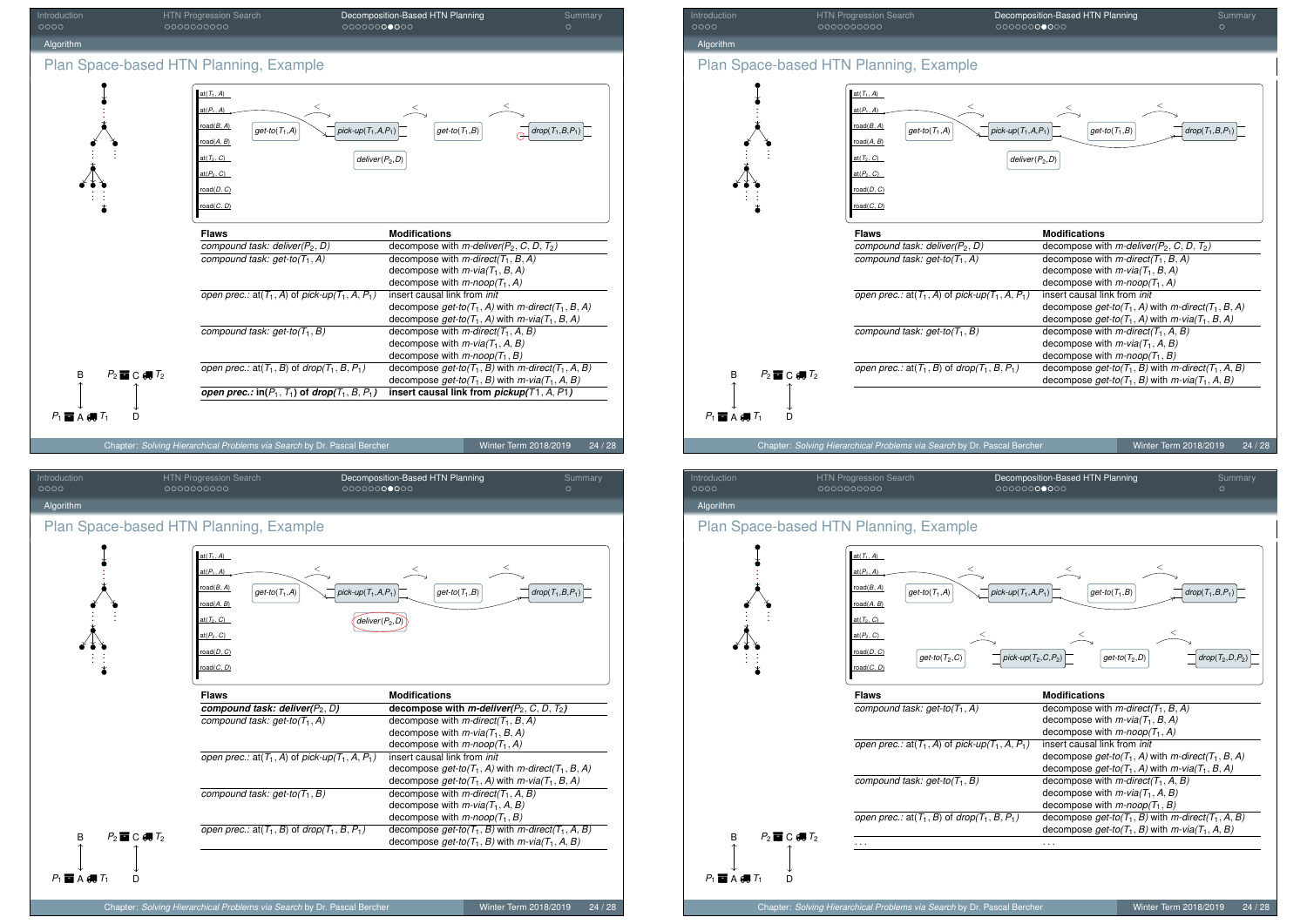





| Introduction | HTN Progression Search | Decomposition-Based HTN Planning | Summary |
|--------------|------------------------|----------------------------------|---------|
| 0000         | 0000000000             | 00000000000                      |         |
| Algorithm    |                        |                                  |         |

#### Plan Space-based HTN Planning, Example

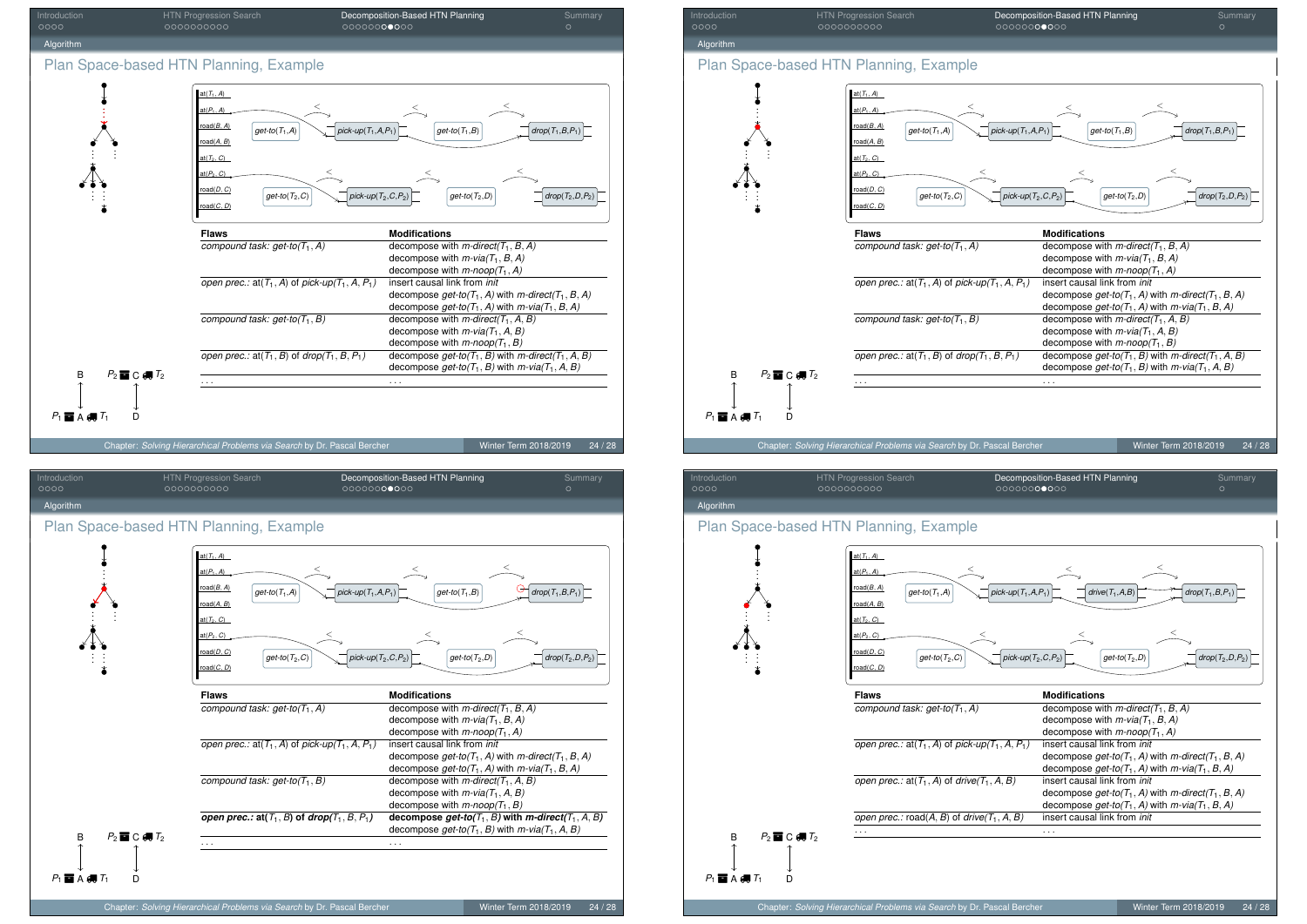







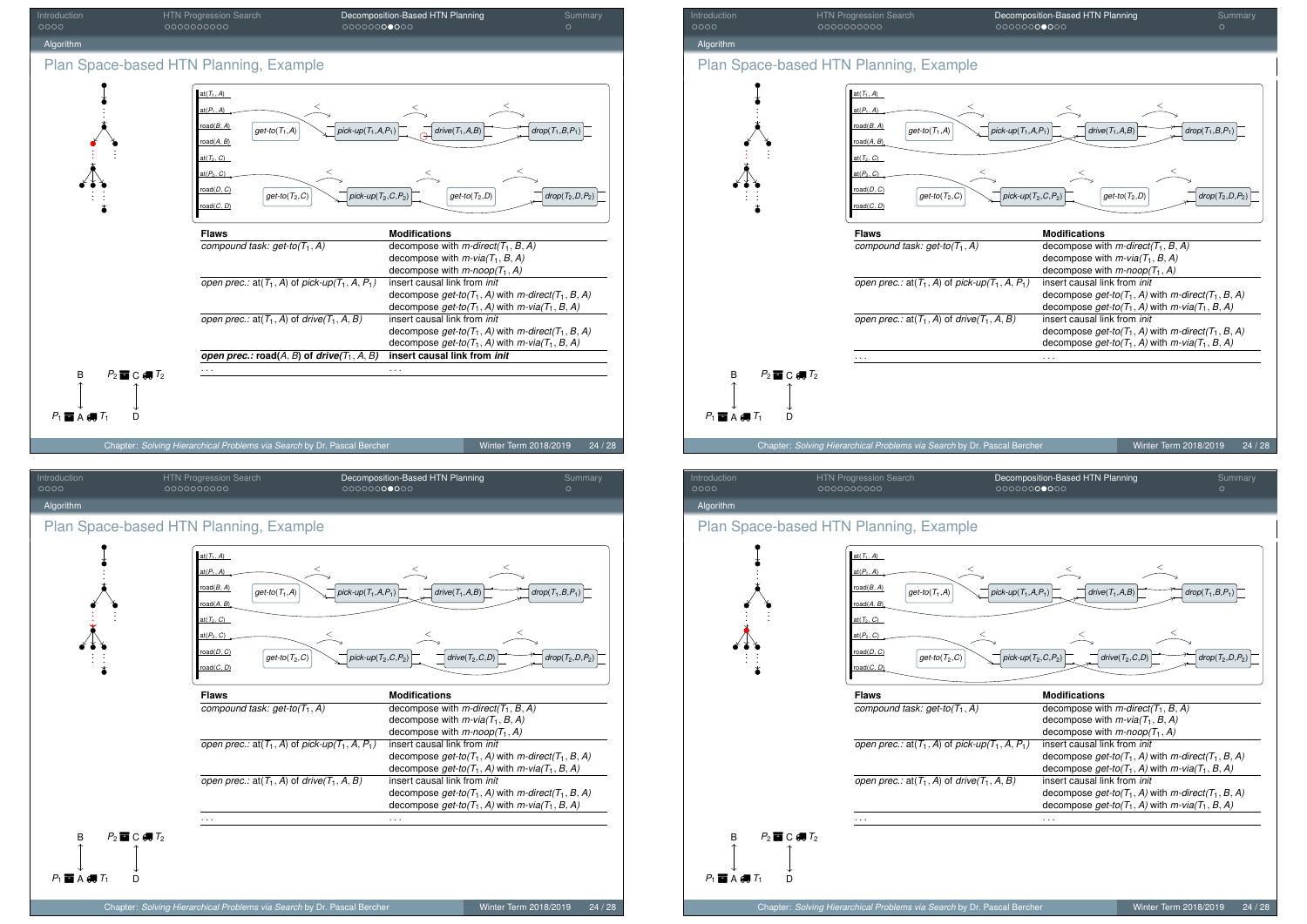





Introduction HTN Progression Search Decomposition-Based HTN Planning Summary Algorithm Plan Space-based HTN Planning, Example Chapter: *Solving Hierarchical Problems via Search* by Dr. Pascal Bercher Winter Term 2018/2019 24 / 28  $P_1 \blacksquare$  A  $\clubsuit$   $T_1$  D B  $P_2 \equiv C \equiv T_2$ at(*T*1, *A*) at(*P*1, *A*) oad(*B*, *A* road(*A*, *B*) at(*T*2, *C*)  $(D, C)$  $ad(D, C)$ road(*C*, *D*)  $\overrightarrow{pick-up}(T_1, A, P_1)$   $\overrightarrow{drive}(T_1, A, B)$   $\overrightarrow{drop(T_1, B, P_1)}$  $\lt$   $\lt$ *drive*(*T*1,*B*,*A*)  $\leq$  $g$ et-to(*T*<sub>2</sub>,*C*)  $\left| \bigvee_{p \in \mathcal{F}} f_p(c, P_p) \right|$   $\left| \bigvee_{p \in \mathcal{F}} f_p(c, P_p) \right|$   $\left| \bigvee_{p \in \mathcal{F}} f_p(c, P_p) \right|$   $\left| \bigvee_{p \in \mathcal{F}} f_p(c, P_p) \right|$  $\leq$  . The set of  $\leq$  and  $\leq$  and  $\leq$  and  $\leq$ . . . . . . . . . . . . . . . **Flaws** Modifications *open prec:*  $at(T_1, B)$  of  $drive(T_1, B, A)$  —<br>*open prec.*: road(B, A) of *drive*(T<sub>1</sub>, B, A) insert causal link from *init open prec.:*  $\text{road}(B, A)$  of  $\text{drive}(T_1, B, A)$  insert causal link from *init open prec.:*  $\text{at}(T_1, A)$  of *pick-up*( $T_1, A, P_1$ ) insert causal link from *init open prec.:*  $at(T_1, A)$  of *pick-up* $(T_1, A, P_1)$ insert causal link from  $\text{drive}(T_1, B, A)$ <br>insert causal link from *init open prec.:* at( $T_1$ , *A*) of *drive*( $T_1$ , *A*, *B*) insert causal link from *drive(T*1, *<sup>B</sup>*, *A)* . . . . . . Introduction HTN Progression Search Decomposition-Based HTN Planning Summary

Plan Space-based HTN Planning, Example

Algorithn

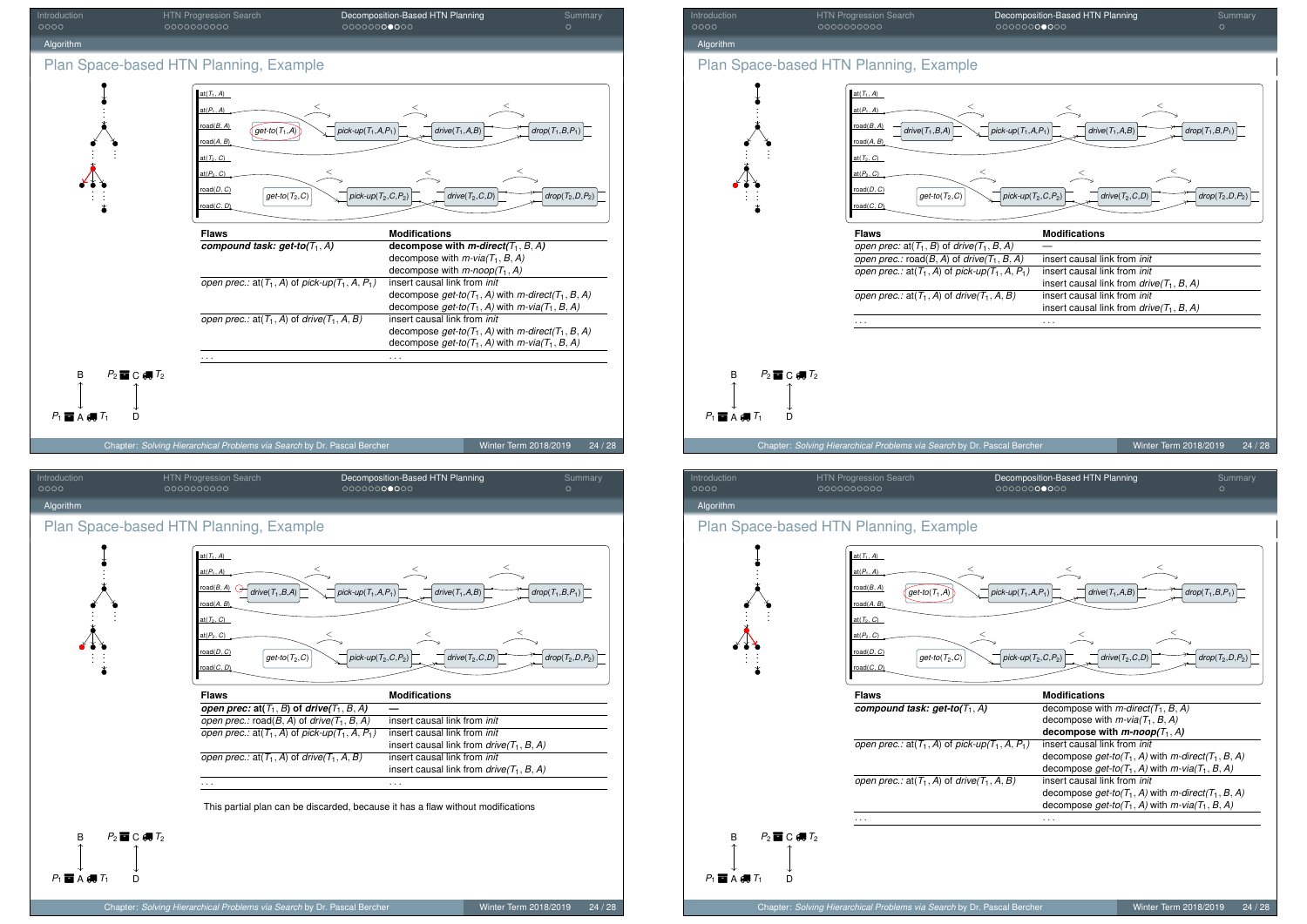



| Introduction | <b>HTN Progression Search</b> | Decomposition-Based HTN Planning | Summary |
|--------------|-------------------------------|----------------------------------|---------|
| 0000         | 0000000000                    | 00000000000                      |         |
| Algorithm    |                               |                                  |         |

#### Plan Space-based HTN Planning, Example

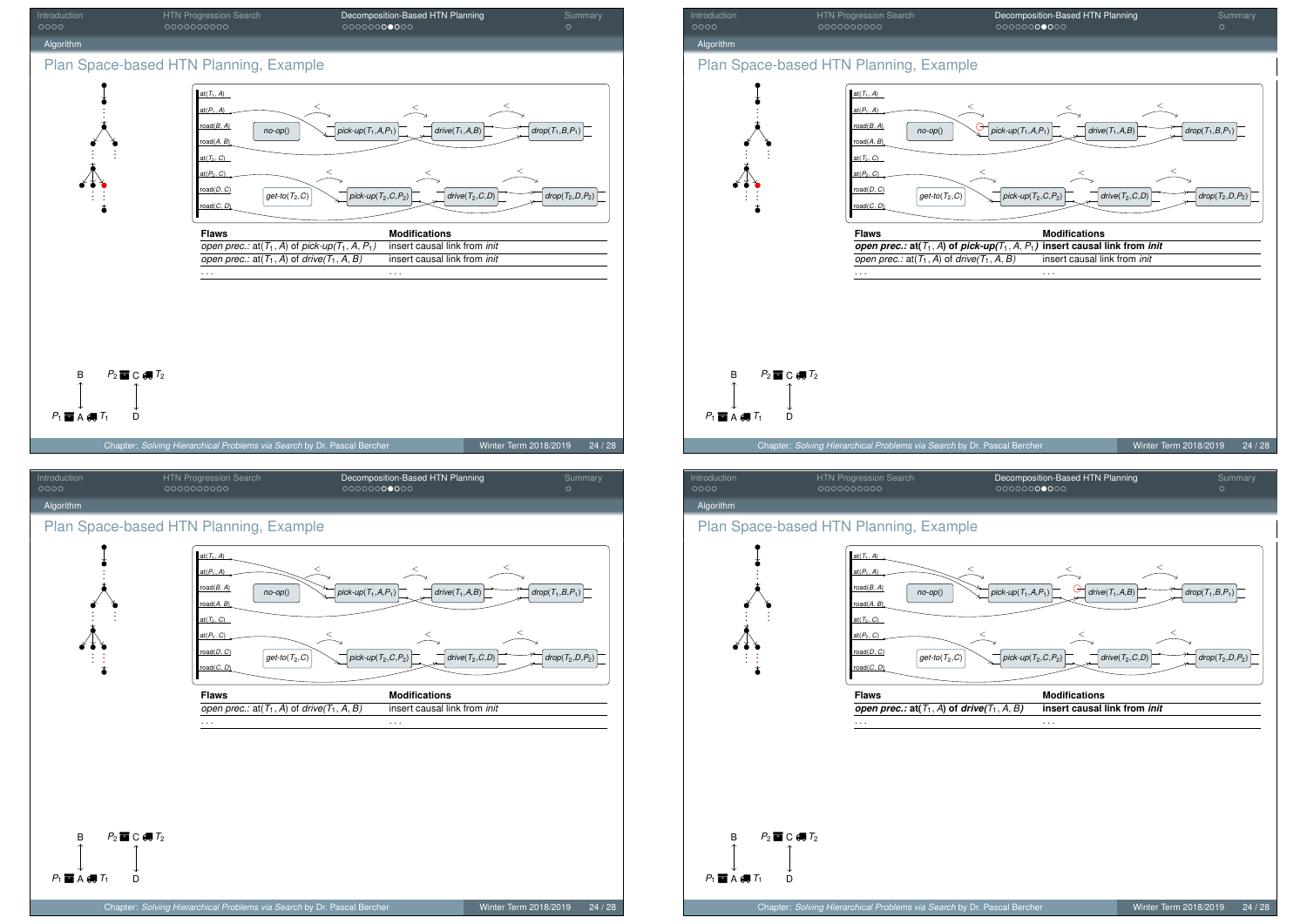





Introduction HTN Progression Search Decomposition-Based HTN Planning Summary



#### Plan Space-based HTN Planning, Example

. . .

. . .



This partial plan has no flaws, so it is a solution and returned